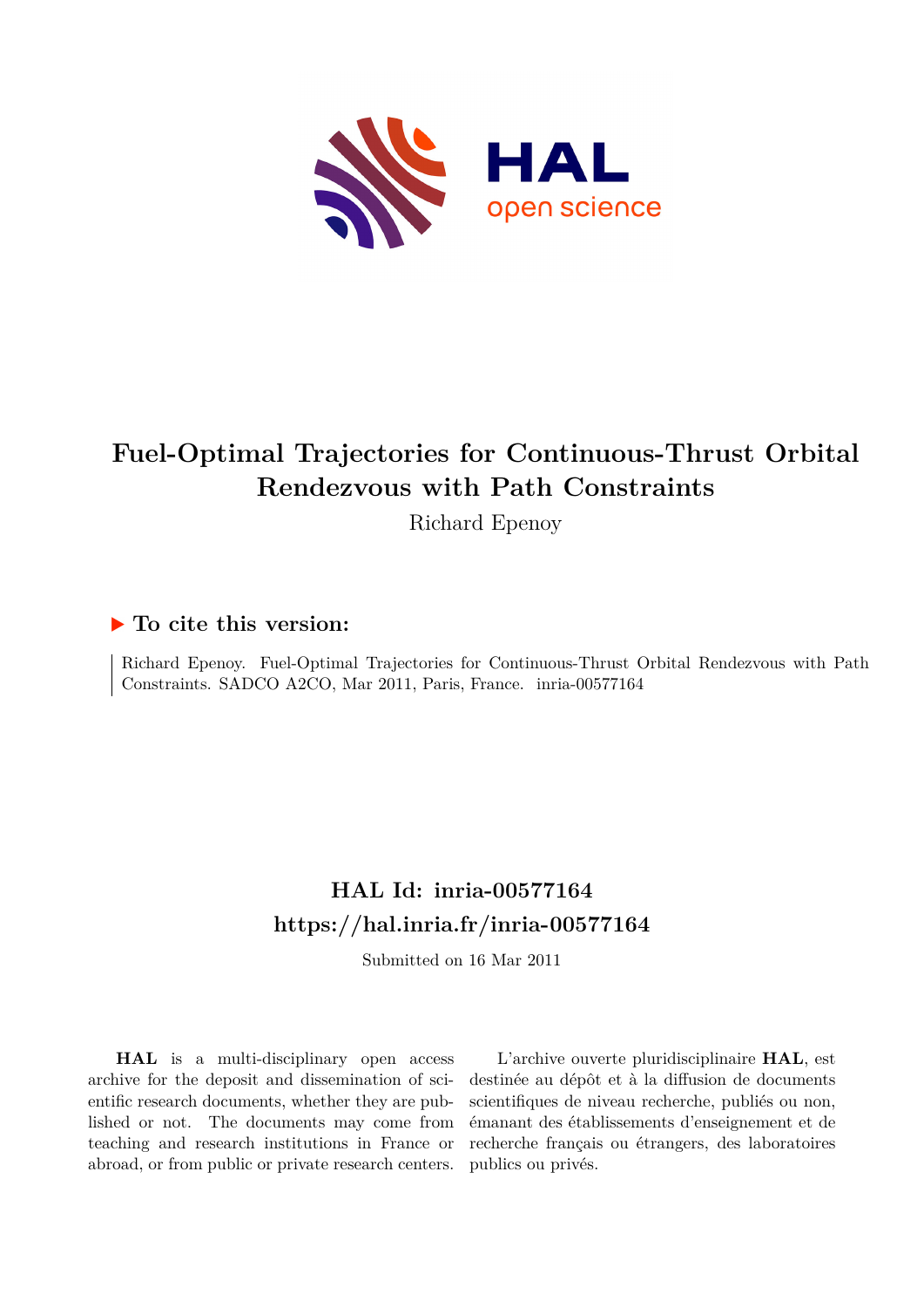> Fuel-Optimal Trajectories for Continuous-Thrust Orbital Rendezvous with Path Constraints

> > Richard Epenoy Richard.Epenoy@cnes.fr

Centre National d'Etudes Spatiales 18, avenue Edouard Belin 31401 Toulouse Cedex 9, France

Aerospace Applications of Control and Optimization, ENSTA ParisTech, Paris, March 2, 2011

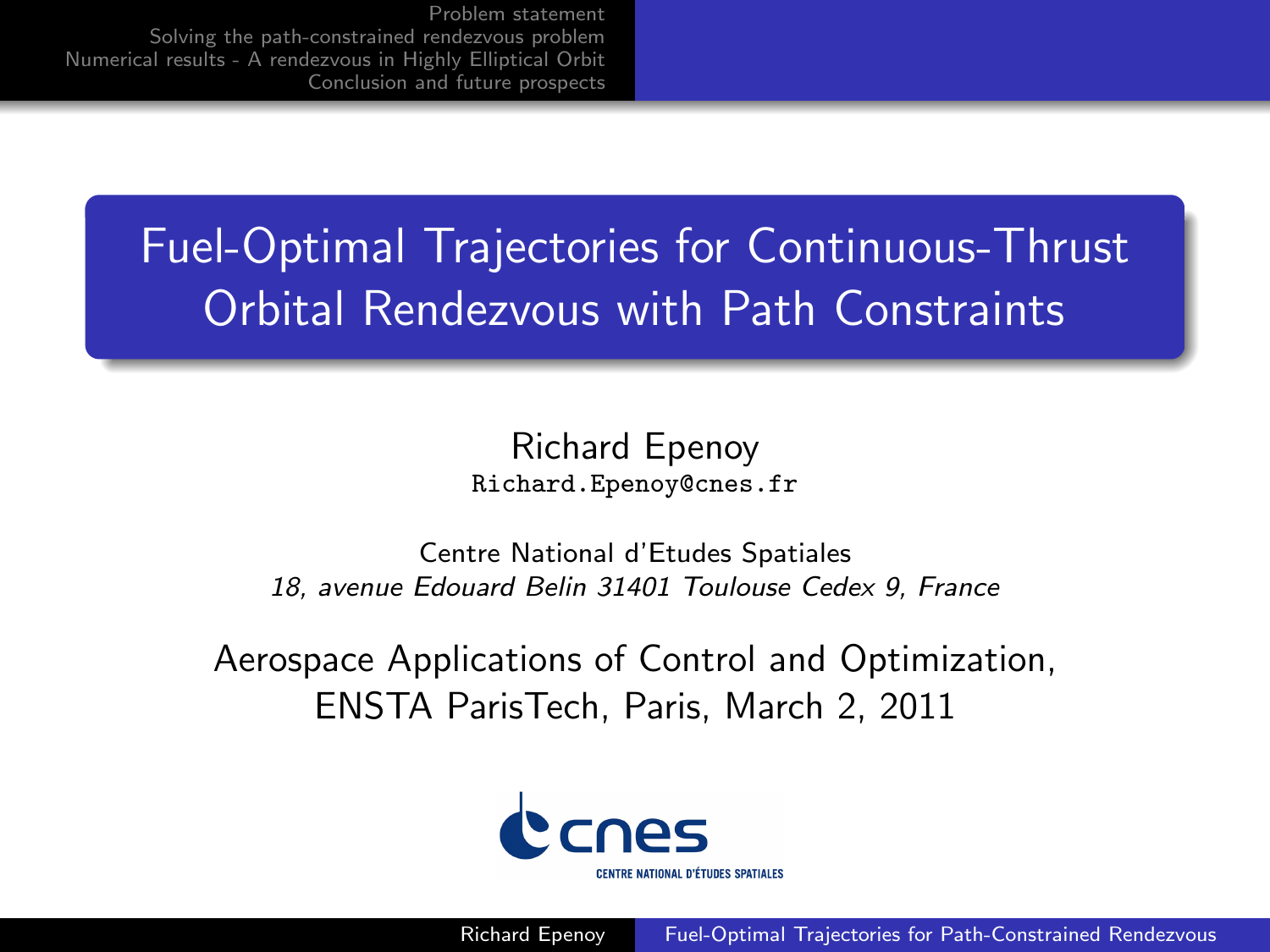# **Outline**



- Dynamical equations
- Optimal control formulation
- 2 Solving the path-constrained rendezvous problem
	- Smoothing the bang-off-bang control
	- A new approach to deal with the state constraint
- 3 Numerical results A rendezvous in Highly Elliptical Orbit
	- **Statement of the test case**
	- Unconstrained rendezvous
	- Rendezvous under collision avoidance constraint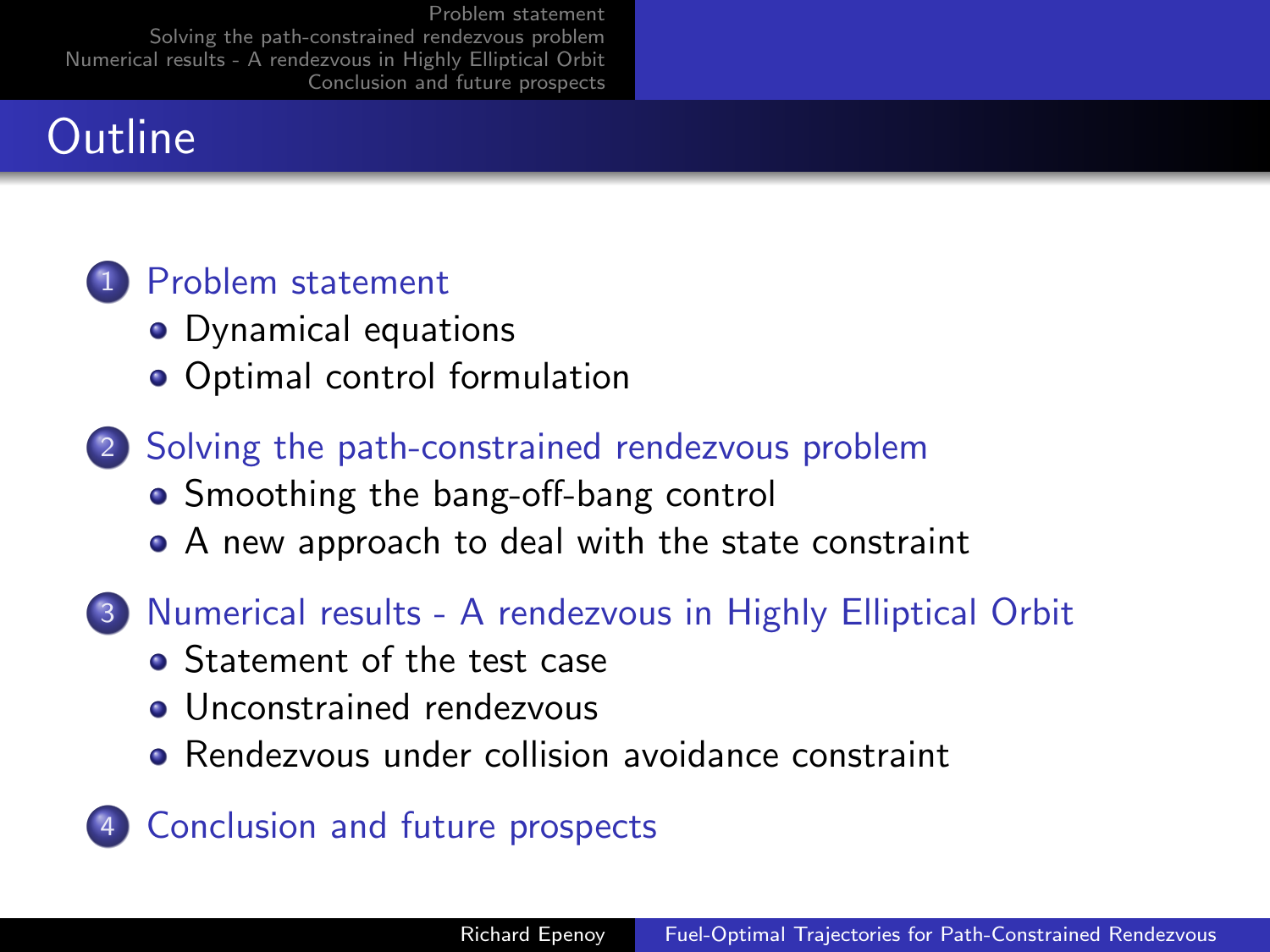Solving the path-constrained rendezvous problem Numerical results - A rendezvous in Highly Elliptical Orbit Conclusion and future prospects

Problem statement

## 1 Problem statement

- Dynamical equations
- Optimal control formulation
- Solving the path-constrained rendezvous problem • Smoothing the bang-off-bang control A new approach to deal with the state constraint
- 3 Numerical results A rendezvous in Highly Elliptical Orbit
	- **Statement of the test case**
	- **•** Unconstrained rendezvous
	- Rendezvous under collision avoidance constraint

## Conclusion and future prospects

Richard Epenoy Fuel-Optimal Trajectories for Path-Constrained Rendezvous

Dynamical equations Optimal control formulation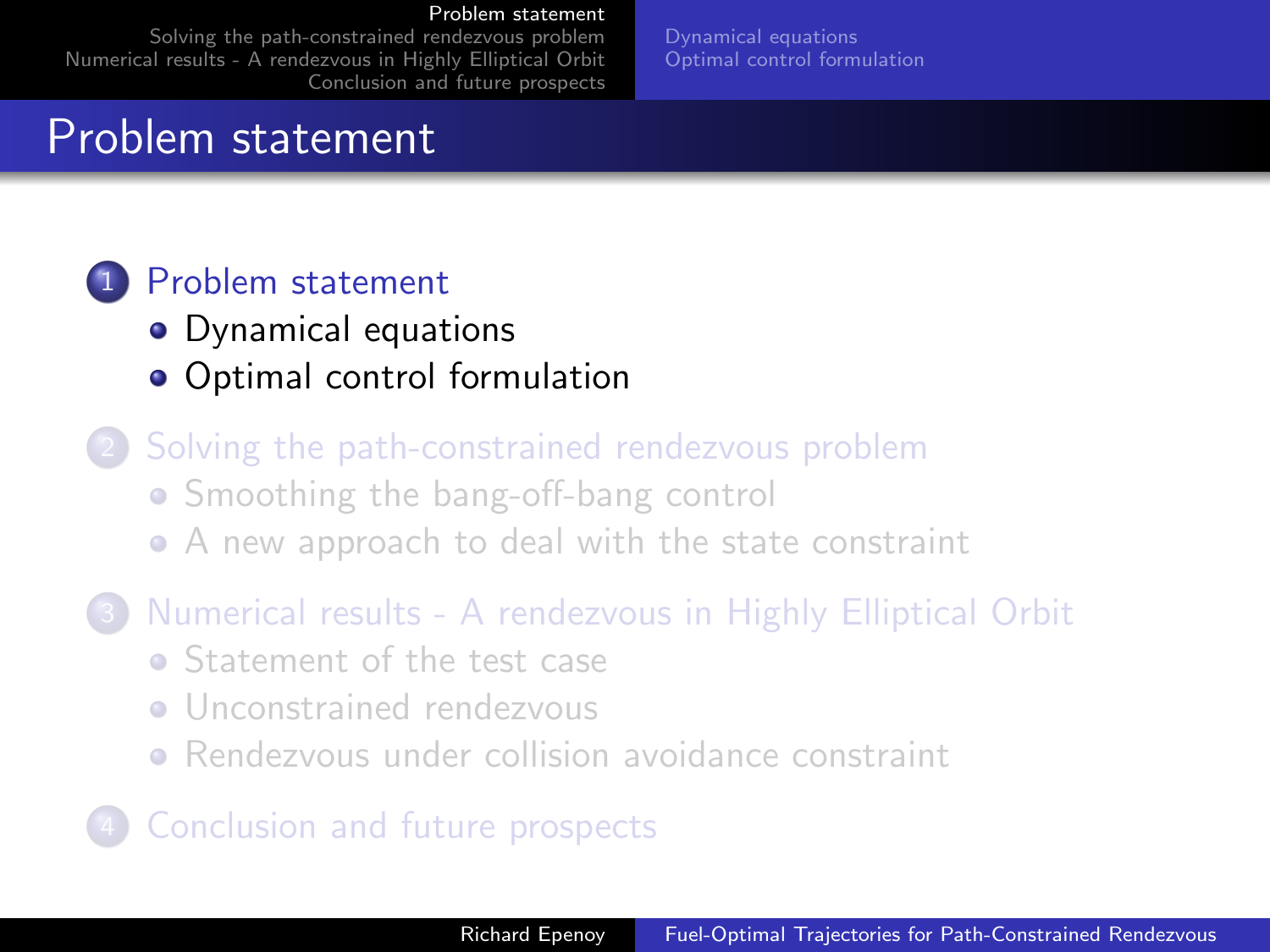Solving the path-constrained rendezvous problem Numerical results - A rendezvous in Highly Elliptical Orbit Conclusion and future prospects

Problem statement

Dynamical equations

## 1 Problem statement

- Dynamical equations
- Optimal control formulation
- Solving the path-constrained rendezvous problem • Smoothing the bang-off-bang control A new approach to deal with the state constraint
- 3 Numerical results A rendezvous in Highly Elliptical Orbit
	- Statement of the test case
	- **•** Unconstrained rendezvous
	- Rendezvous under collision avoidance constraint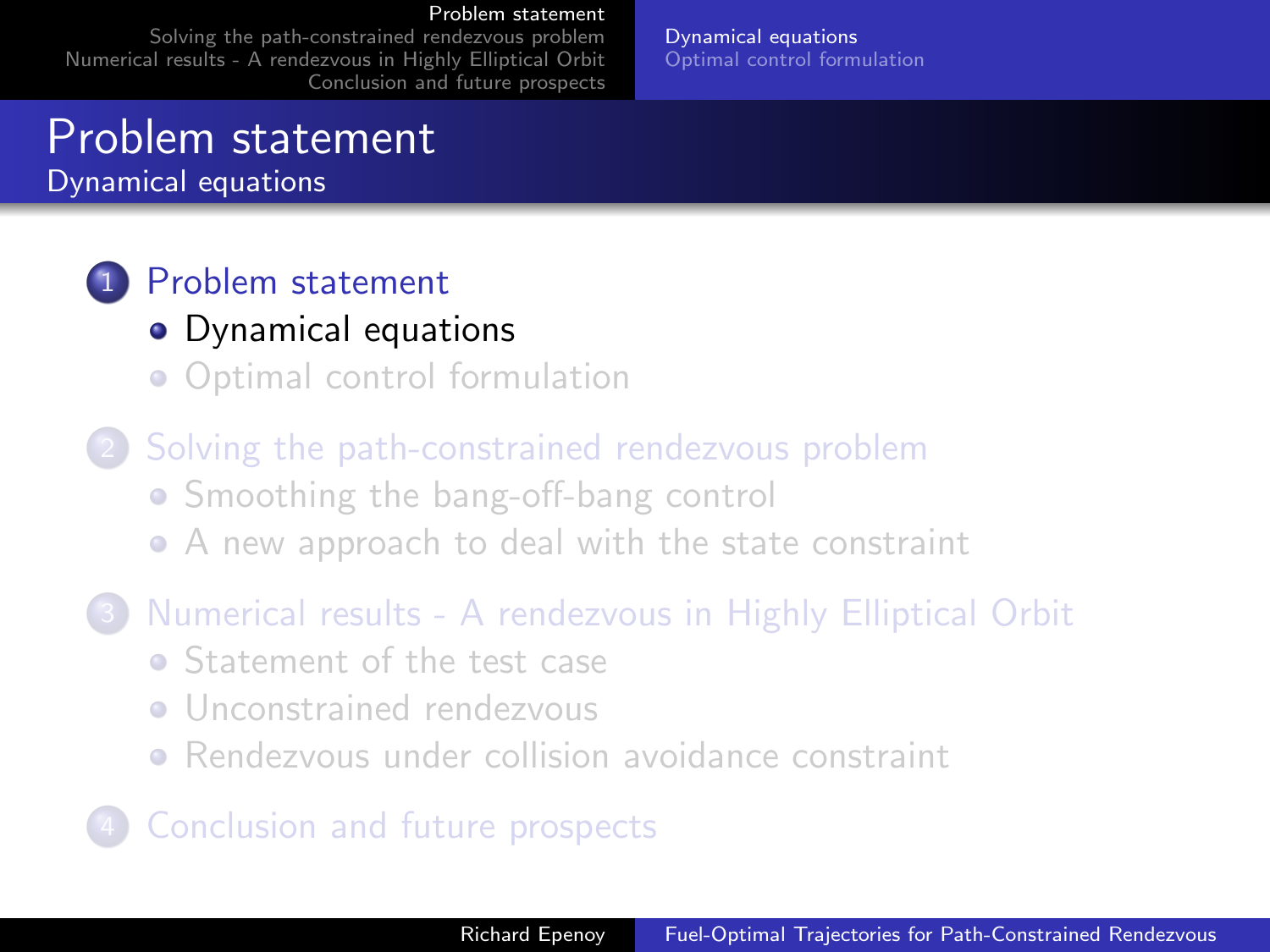Solving the path-constrained rendezvous problem Numerical results - A rendezvous in Highly Elliptical Orbit Conclusion and future prospects Dynamical equations Optimal control formulation

# Tschauner-Hempel equations in Hill's frame

- Keplerian motions Small intersatellite distance
- $\bullet$  (a, e, v): semi-major axis, eccentricity and true anomaly of the target satellite
- $\bullet$   $X(v)$ ,  $Y(v)$ ,  $Z(v)$ : relative coordinates of the chaser

$$
\begin{bmatrix} x_1(v) \\ x_2(v) \\ x_3(v) \end{bmatrix} = (1 + e\cos(v)) \begin{bmatrix} X(v) \\ Y(v) \\ Z(v) \end{bmatrix}
$$

•  $x_4(v)$ ,  $x_5(v)$ ,  $x_6(v)$ : derivatives of  $x_i(v)$ ,  $(i = 1, ..., 3)$  w.r.t. v

- $m(v)$ : mass of the chaser at true anomaly v
- $\bullet$   $u(v)$ : normalized thrust vector of the chaser at true anomaly v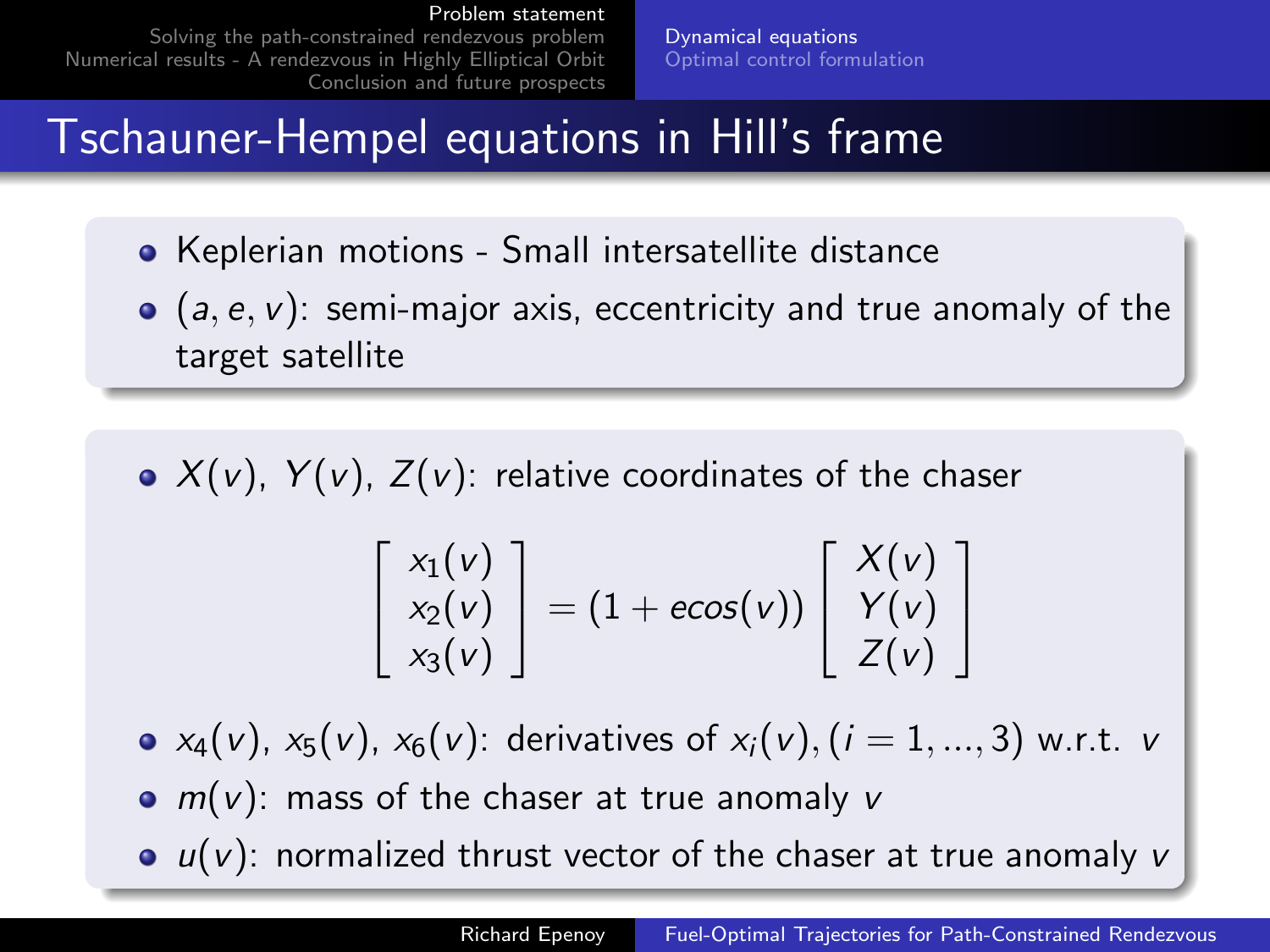Solving the path-constrained rendezvous problem Numerical results - A rendezvous in Highly Elliptical Orbit Conclusion and future prospects Dynamical equations Optimal control formulation

# Problem statement

Optimal control formulation

### 1 Problem statement

- Dynamical equations
- Optimal control formulation
- Solving the path-constrained rendezvous problem • Smoothing the bang-off-bang control A new approach to deal with the state constraint
- 3 Numerical results A rendezvous in Highly Elliptical Orbit
	- Statement of the test case
	- **•** Unconstrained rendezvous
	- Rendezvous under collision avoidance constraint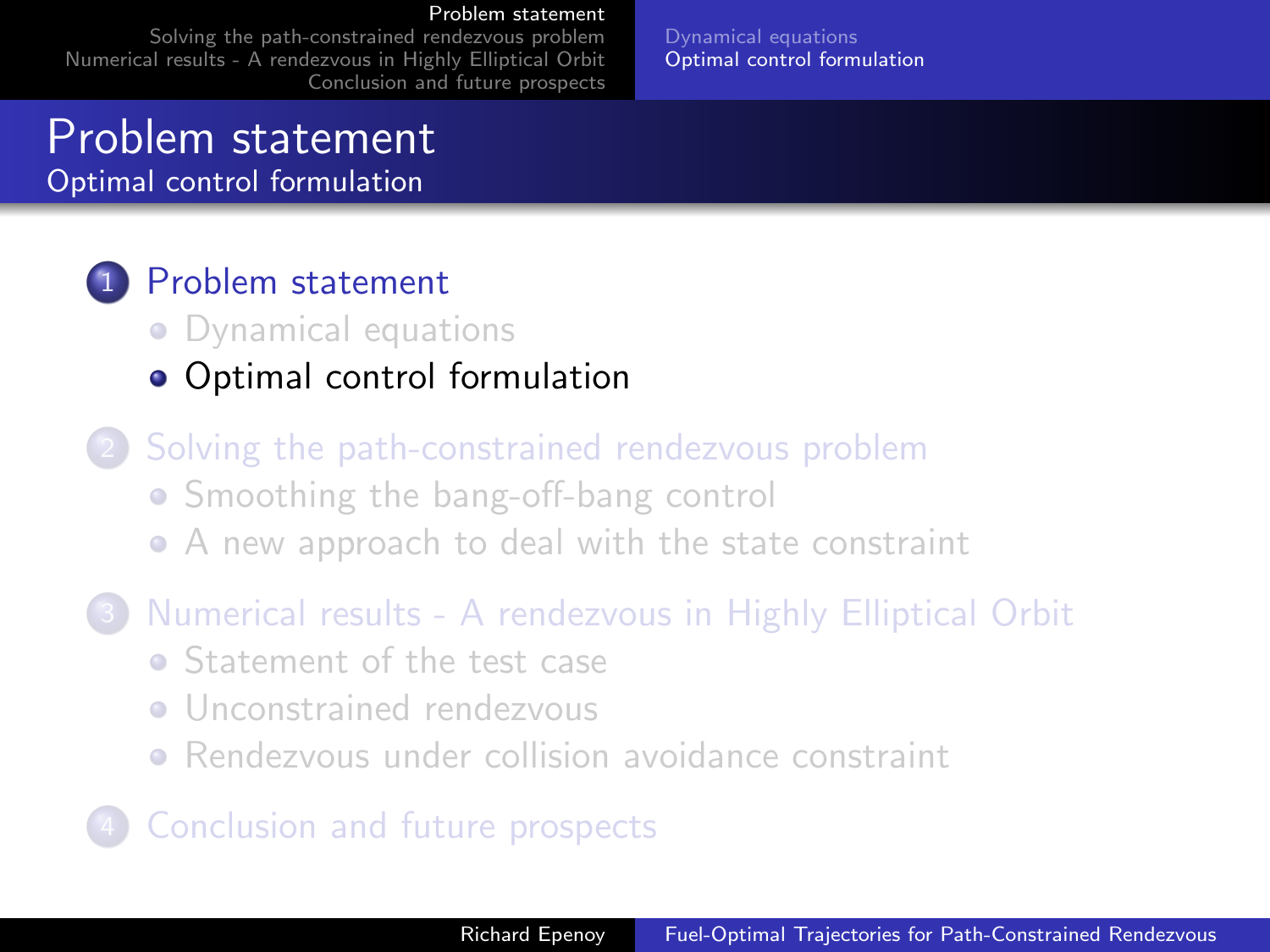Solving the path-constrained rendezvous problem Numerical results - A rendezvous in Highly Elliptical Orbit Conclusion and future prospects Dynamical equations Optimal control formulation

# State-constrained minimum-fuel rendezvous (1/2)

#### The problem to solve

$$
(P)
$$
\n
$$
\begin{cases}\n\text{Find } \bar{u} = \underset{u}{\text{argmin}} \ J(u) = -m(v_f) \\
\text{s.t.} \\
\dot{x}(v) = A(v)x(v) + B(v) \ \frac{u(v)}{m(v)} \\
\dot{m}(v) = -c(v) ||u(v)|| \\
\|u(v)|| \le 1 \quad v \in [v_0, v_f] \\
g(v, x(v)) \le 0 \quad v \in [v_0, v_f] \\
x(v_0) = x_0 \qquad h(x(v_f)) = 0 \\
m(v_0) = m_0\n\end{cases}
$$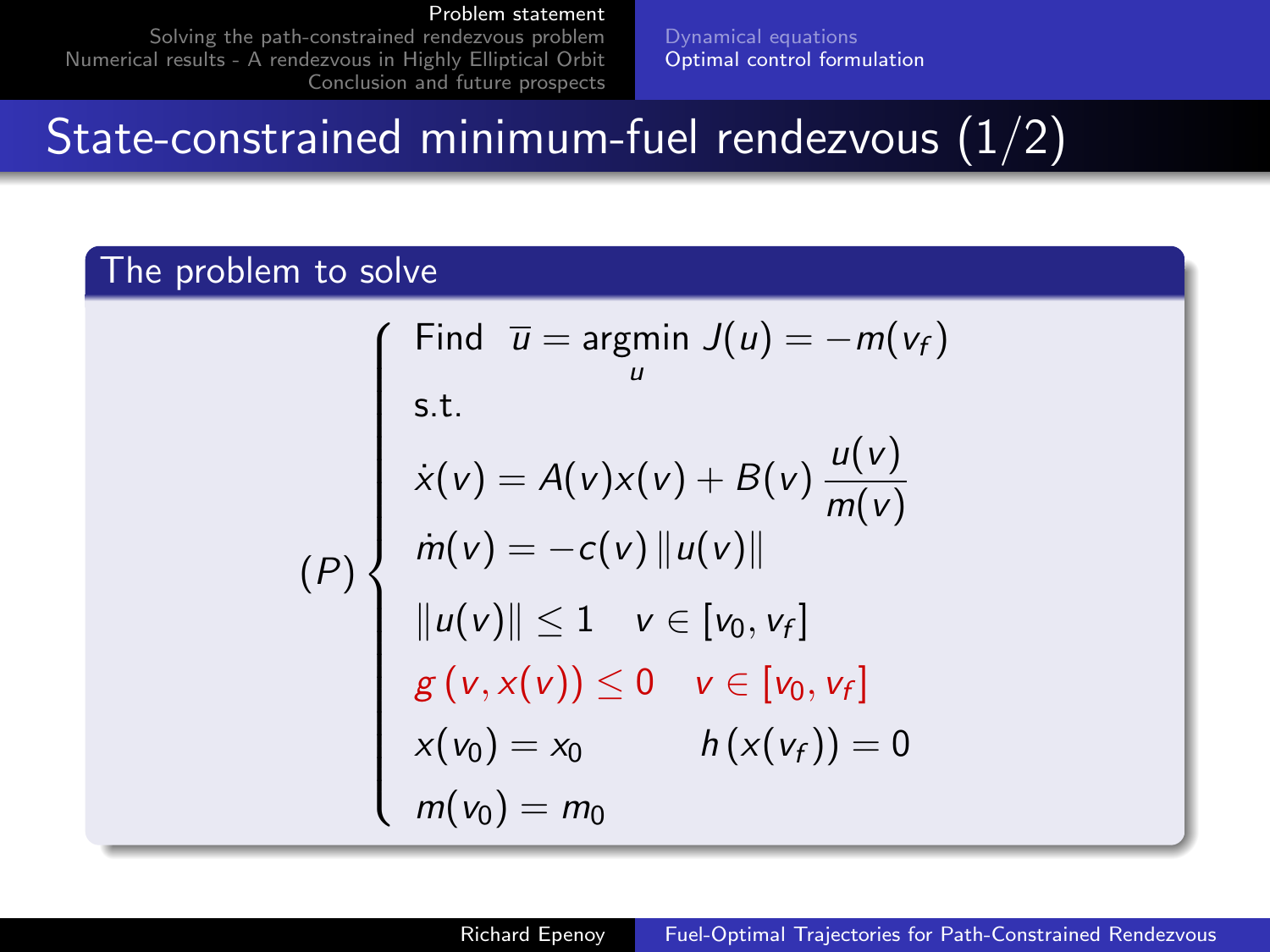Solving the path-constrained rendezvous problem Numerical results - A rendezvous in Highly Elliptical Orbit Conclusion and future prospects Dynamical equations Optimal control formulation

# State-constrained minimum-fuel rendezvous (2/2)

#### Collision avoidance constraint

$$
g\left(v,x(v)\right)=1-\frac{\sqrt{x_{1}(v)^{2}+x_{2}(v)^{2}+x_{3}(v)^{2}}}{d_{min}(1+ecos(v))}\leq0\quad v\in[v_{0},v_{f}]
$$

#### Key parameter

 $d_{min}$ : minimum safety distance between the chaser and the target

#### Main issues for shooting methods

- The control is bang-off-bang  $\implies$  numerical difficulties
- State constraint  $\implies$  the number and location of constrained arcs must be defined beforehand in order to build the MPBVP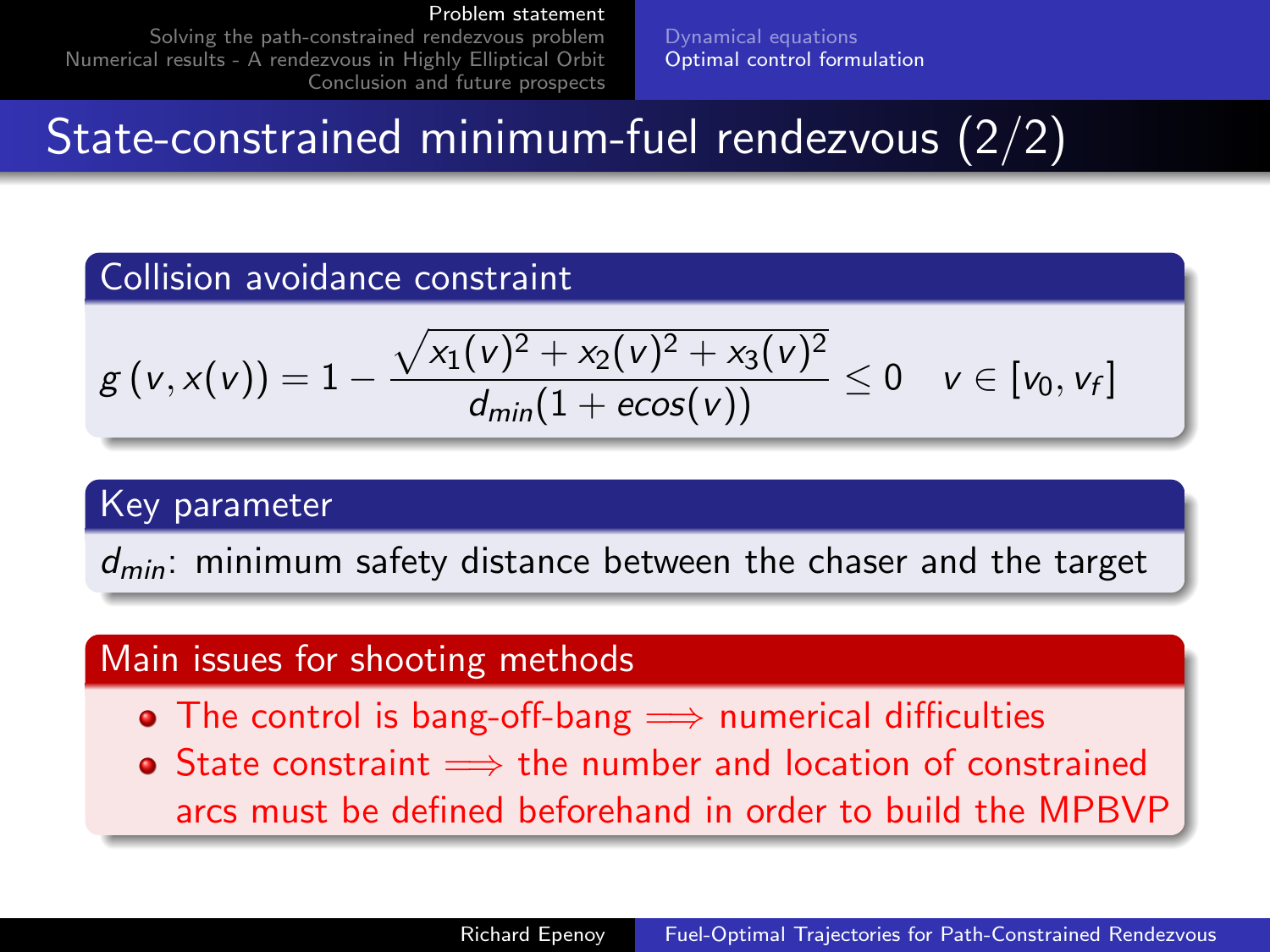Smoothing the bang-off-bang control A new approach to deal with the state constraint

# Solving the path-constrained rendezvous problem

#### Problem statement

- Dynamical equations
- Optimal control formulation
- 2 Solving the path-constrained rendezvous problem • Smoothing the bang-off-bang control
	- A new approach to deal with the state constraint
- 3 Numerical results A rendezvous in Highly Elliptical Orbit
	- **Statement of the test case**
	- **•** Unconstrained rendezvous
	- Rendezvous under collision avoidance constraint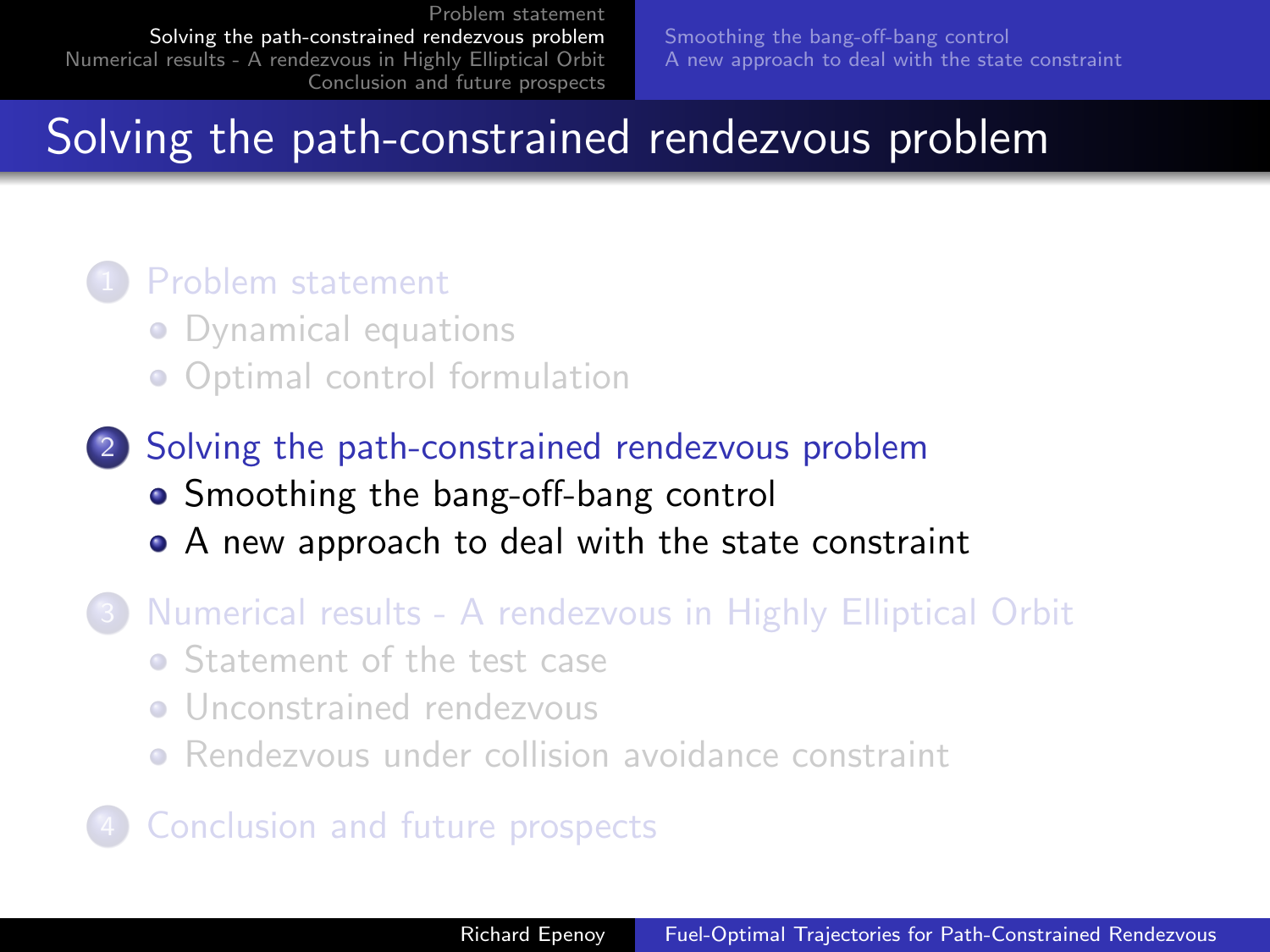Smoothing the bang-off-bang control A new approach to deal with the state constraint

# Solving the path-constrained rendezvous problem

Smoothing the bang-off-bang control

#### Problem statement

- Dynamical equations
- Optimal control formulation
- 2 Solving the path-constrained rendezvous problem • Smoothing the bang-off-bang control
	- A new approach to deal with the state constraint
- 3 Numerical results A rendezvous in Highly Elliptical Orbit
	- Statement of the test case
	- **•** Unconstrained rendezvous
	- Rendezvous under collision avoidance constraint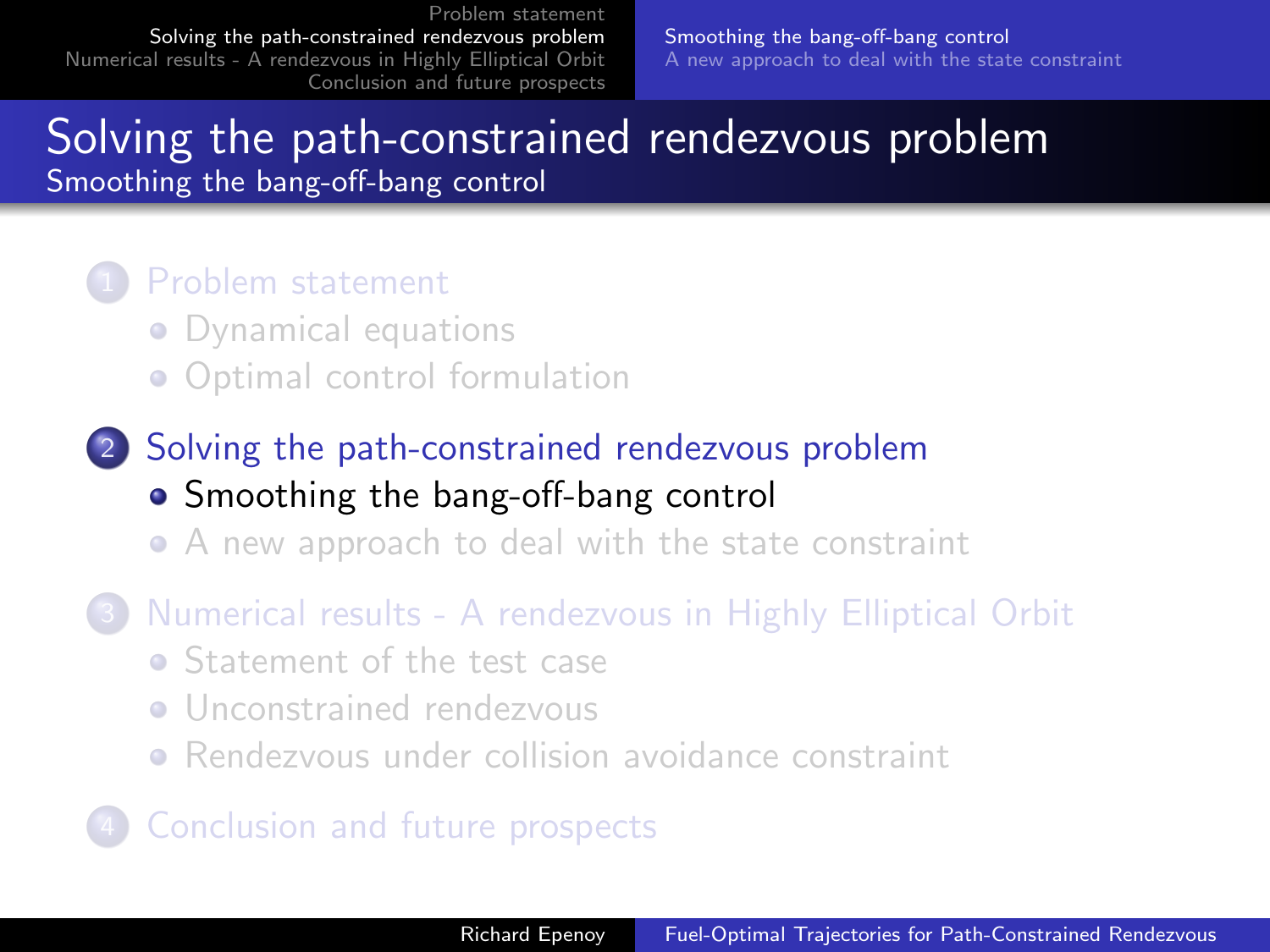Smoothing the bang-off-bang control A new approach to deal with the state constraint

# Problem regularization (1/2)

#### A logarithmic barrier approach

 $(P)$ 

Find 
$$
\overline{u}_{\delta} = \underset{u}{\text{argmin}} J_{\delta}(u) = J(u) - \delta \int_{v_0}^{v_f} F(v, u(v)) dv
$$
  
\ns.t.  
\n
$$
\dot{x}(v) = A(v)x(v) + B(v) \frac{u(v)}{m(v)}
$$
\n
$$
\dot{m}(v) = -c(v) ||u(v)||
$$
\n
$$
||u(v)|| \le 1 \quad v \in [v_0, v_f]
$$
\n
$$
g(v, x(v)) \le 0 \quad v \in [v_0, v_f]
$$
\n
$$
x(v_0) = x_0 \qquad h(x(v_f)) = 0
$$
\n
$$
m(v_0) = m_0
$$

 $F(v, u(v)) = c(v) (log(||u(v)||) + log(1 - ||u(v)||))$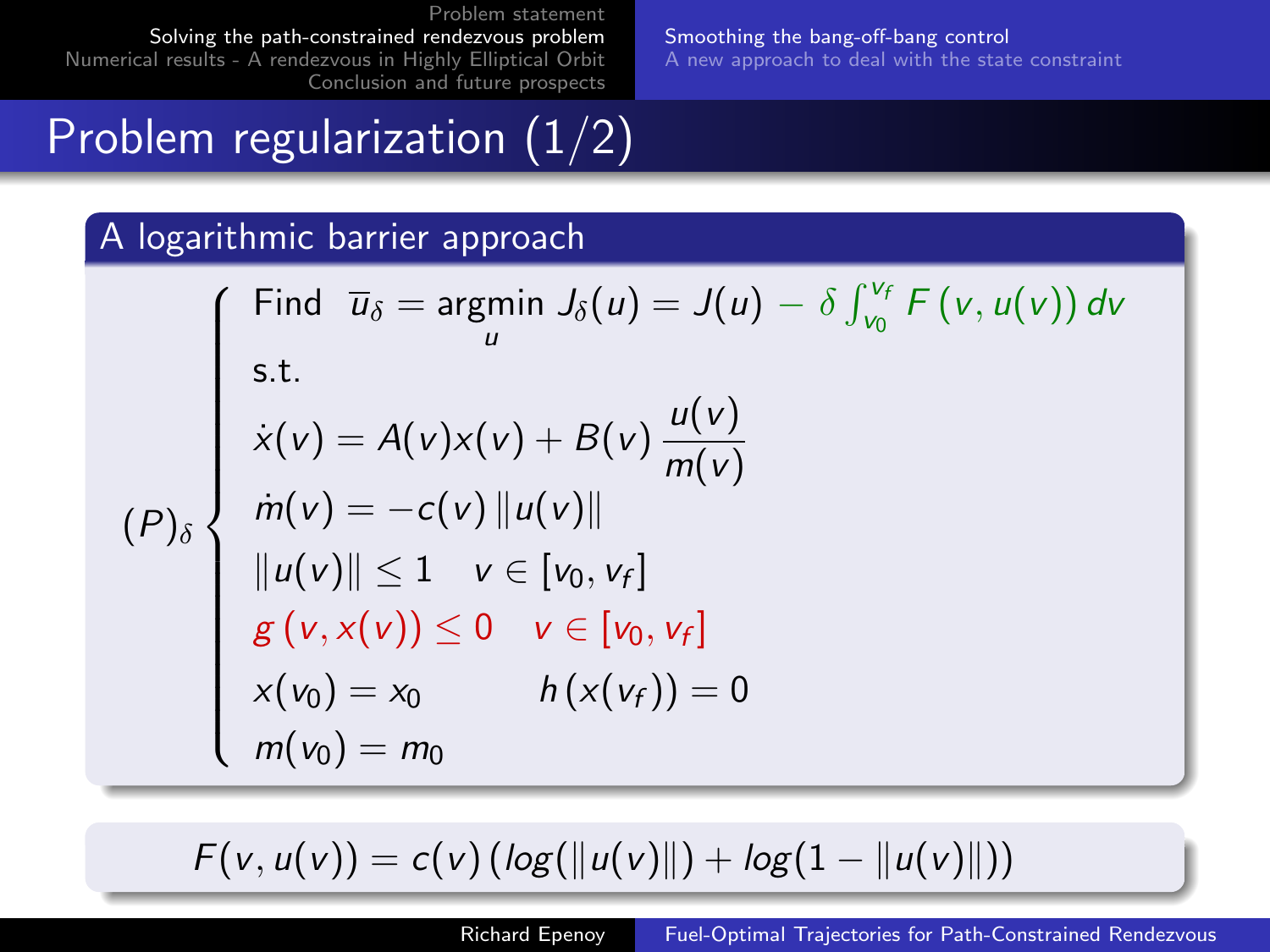Solving the path-constrained rendezvous problem Numerical results - A rendezvous in Highly Elliptical Orbit Conclusion and future prospects Smoothing the bang-off-bang control A new approach to deal with the state constraint

# Problem regularization (2/2)



#### Convergence results - No state constraint

 $J_{\delta}(\overline{u}_{\delta}) \rightarrow J(\overline{u})$  as  $\delta \rightarrow 0$  $\overline{u}_\delta\to\overline{u}_\mathrm{~~}$  for the weak-\* topology on  $L^\infty\left(\left[v_0,v_f\right],\mathbb{R}^3\right)$  as  $\delta\to0$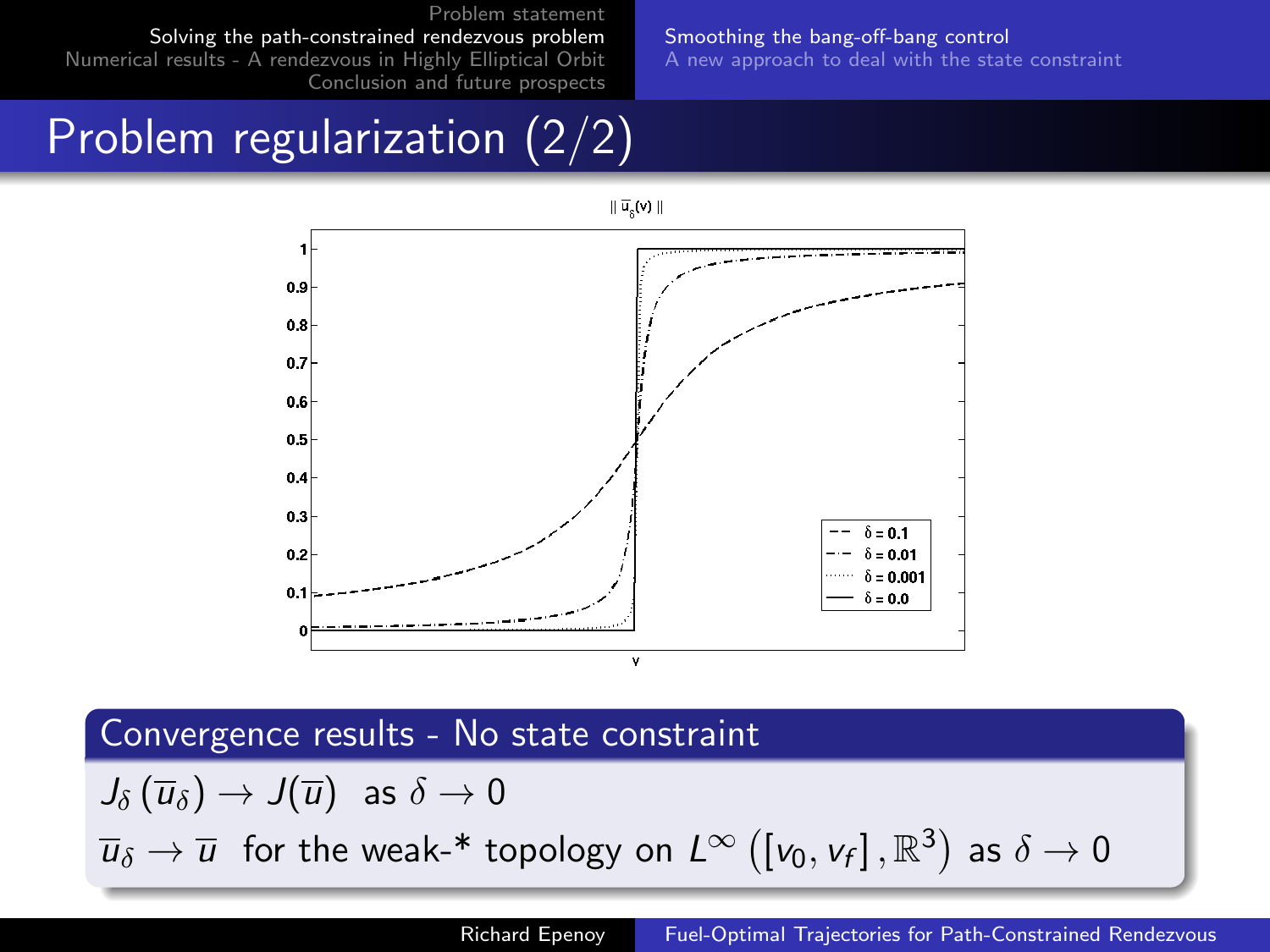Solving the path-constrained rendezvous problem Numerical results - A rendezvous in Highly Elliptical Orbit Conclusion and future prospects Smoothing the bang-off-bang control A new approach to deal with the state constraint

# Problem regularization (2/2)



#### Reference

R. Epenoy and R. Bertrand: New Smoothing Techniques for Solving Bang-Bang Optimal Control Problems - Numerical Results and Statistical Interpretation, Optimal Control Applications and Methods, Vol. 23, No. 4, 2002, pp. 171-197.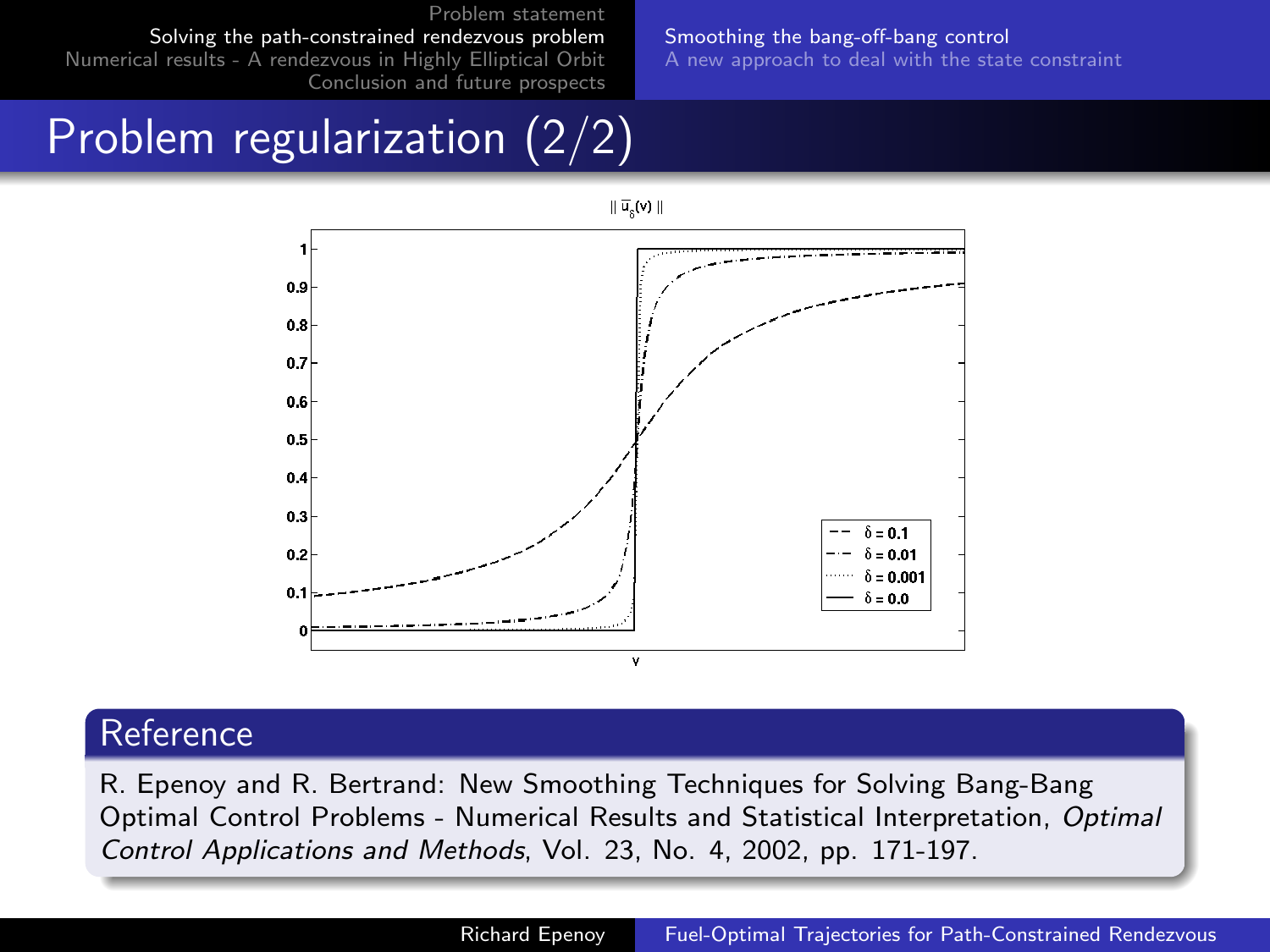Smoothing the bang-off-bang control A new approach to deal with the state constraint

## Solving the path-constrained rendezvous problem

A new approach to deal with the state constraint

#### Problem statement

- Dynamical equations
- Optimal control formulation
- 2 Solving the path-constrained rendezvous problem • Smoothing the bang-off-bang control
	- A new approach to deal with the state constraint
- 3 Numerical results A rendezvous in Highly Elliptical Orbit
	- Statement of the test case
	- **•** Unconstrained rendezvous
	- Rendezvous under collision avoidance constraint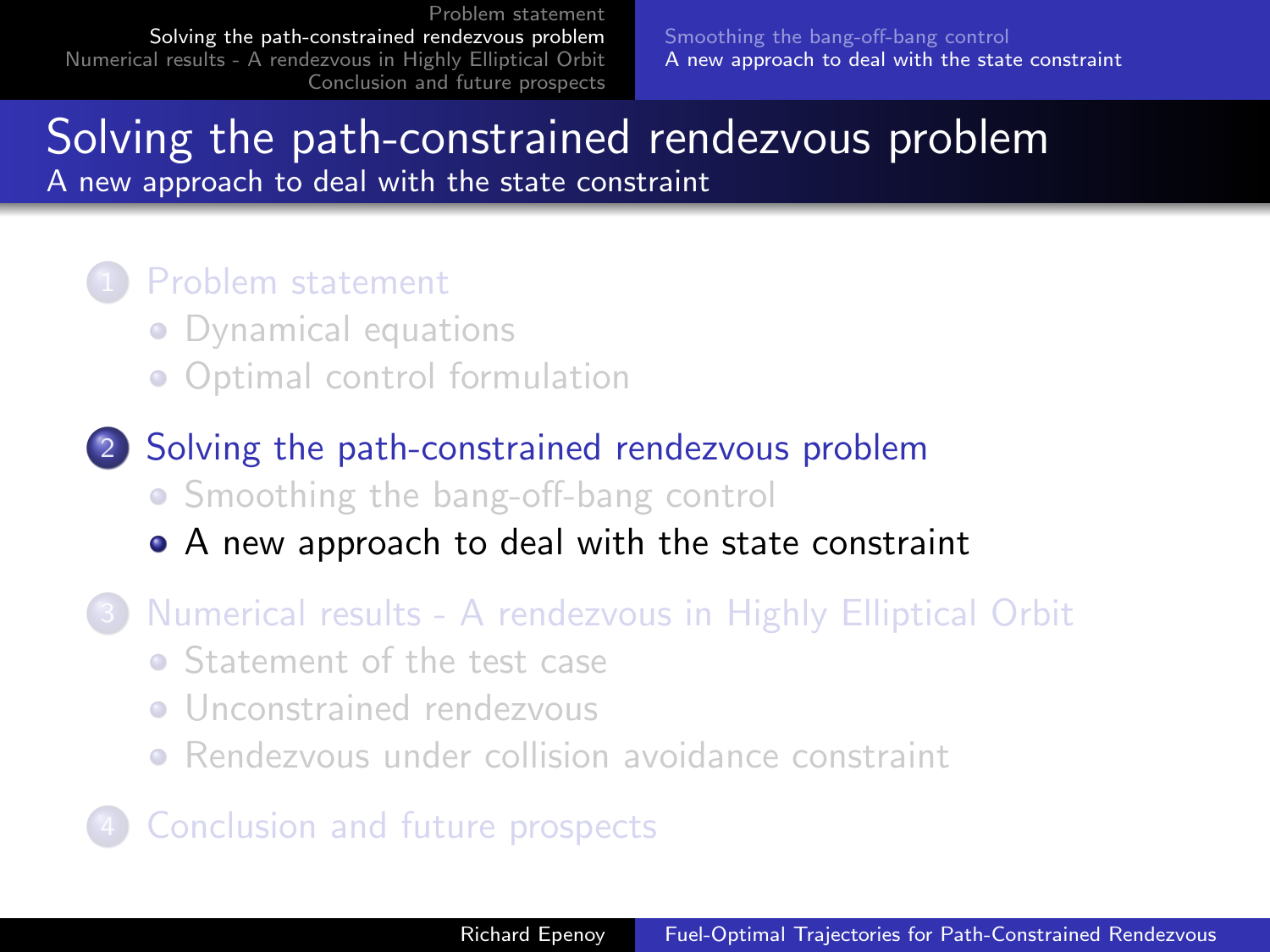Smoothing the bang-off-bang control A new approach to deal with the state constraint

# The smoothed exact penalty method

The penalized problem  $(P)^2_{\sigma,\alpha,\epsilon}$ 

Find 
$$
u_{\sigma,\alpha,\epsilon}^2
$$
 = argmin  $J_{\sigma,\alpha,\epsilon}^2(u) = J_{\delta}(u) + \int_{v_0}^{v_f} \psi_{\sigma,\alpha,\epsilon} (g(v,x(v))) dv$   
s.t.  
\n
$$
\dot{x}(v) = A(v)x(v) + B(v) \frac{u(v)}{m(v)}
$$
\n
$$
\dot{m}(v) = -c(v) ||u(v)||
$$
\n
$$
||u(v)|| \le 1 \quad v \in [v_0, v_f]
$$
\n
$$
x(v_0) = x_0 \qquad h(x(v_f)) = 0
$$
\n
$$
m(v_0) = m_0
$$

$$
\psi_{\sigma,\alpha,\epsilon}(z) = \sigma \log \left(1 + \exp \left[\frac{z}{\sigma \epsilon} \left(1 + \frac{\epsilon}{\alpha - z}\right)\right]\right) \xrightarrow[\sigma \to 0]{} \text{Max} \left\{0, \frac{z}{\epsilon} \left(1 + \frac{\epsilon}{\alpha - z}\right)\right\} \Bigg]
$$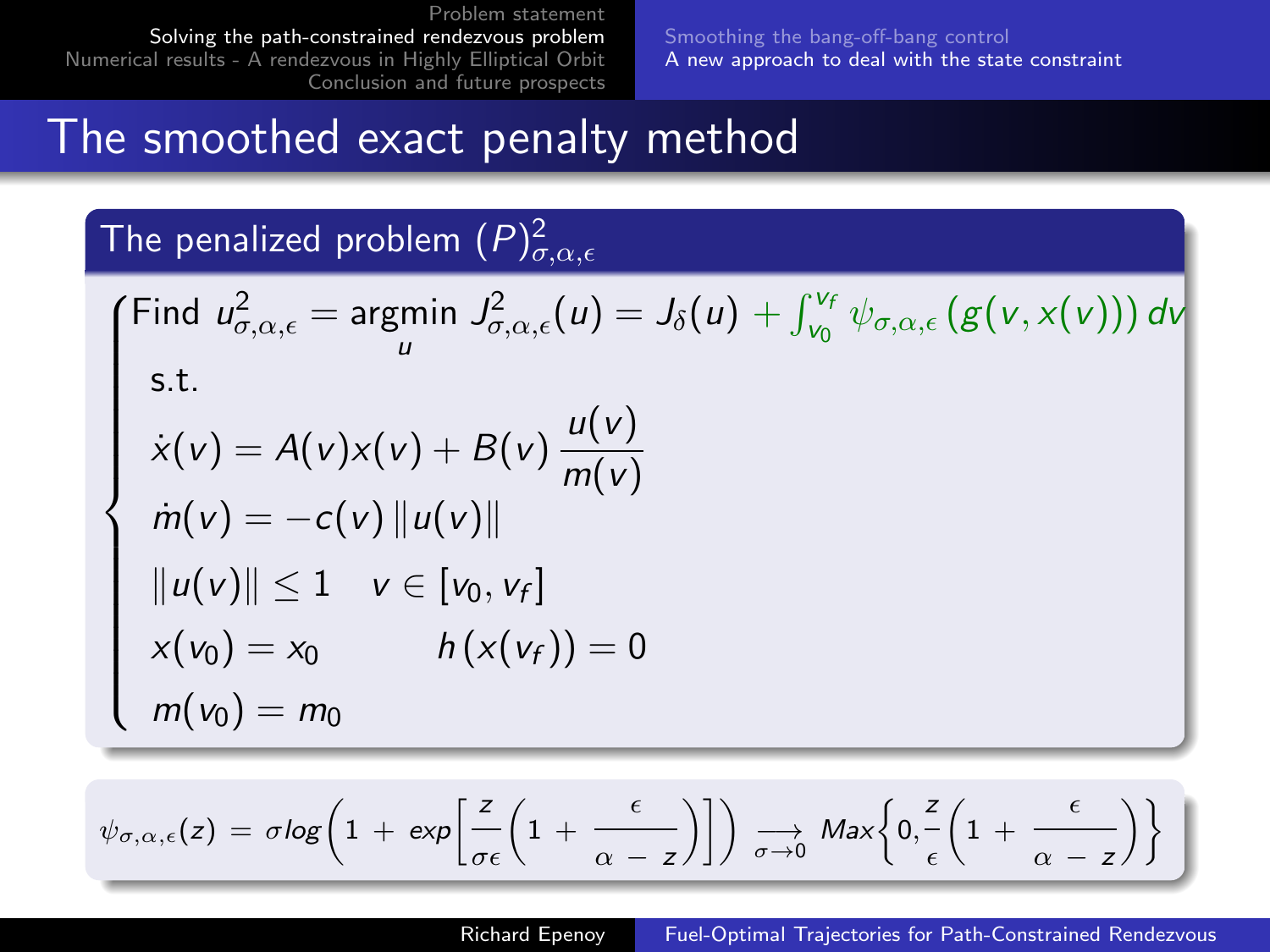Smoothing the bang-off-bang control A new approach to deal with the state constraint

# The smoothed exact penalty method

The penalized problem  $(P)^2_{\sigma,\alpha,\epsilon}$ 

Find 
$$
u_{\sigma,\alpha,\epsilon}^2 = \underset{u}{\text{argmin}} J_{\sigma,\alpha,\epsilon}^2(u) = J_{\delta}(u) + \int_{v_0}^{v_f} \psi_{\sigma,\alpha,\epsilon} (g(v, x(v))) dv
$$
  
s.t.  
\n
$$
\dot{x}(v) = A(v)x(v) + B(v) \frac{u(v)}{m(v)}
$$
\n
$$
\dot{m}(v) = -c(v) ||u(v)||
$$
\n
$$
||u(v)|| \le 1 \quad v \in [v_0, v_f]
$$
\n
$$
x(v_0) = x_0 \qquad h(x(v_f)) = 0
$$
\n
$$
m(v_0) = m_0
$$

G. Liuzzi and S. Lucidi: A Derivative-Free Algorithm for Inequality Constrained Nonlinear Programming via Smoothing of an  $I_{\infty}$  Penalty Function, SIAM Journal on Optimization, Vol. 20, No. 1, 2009, pp. 1-29.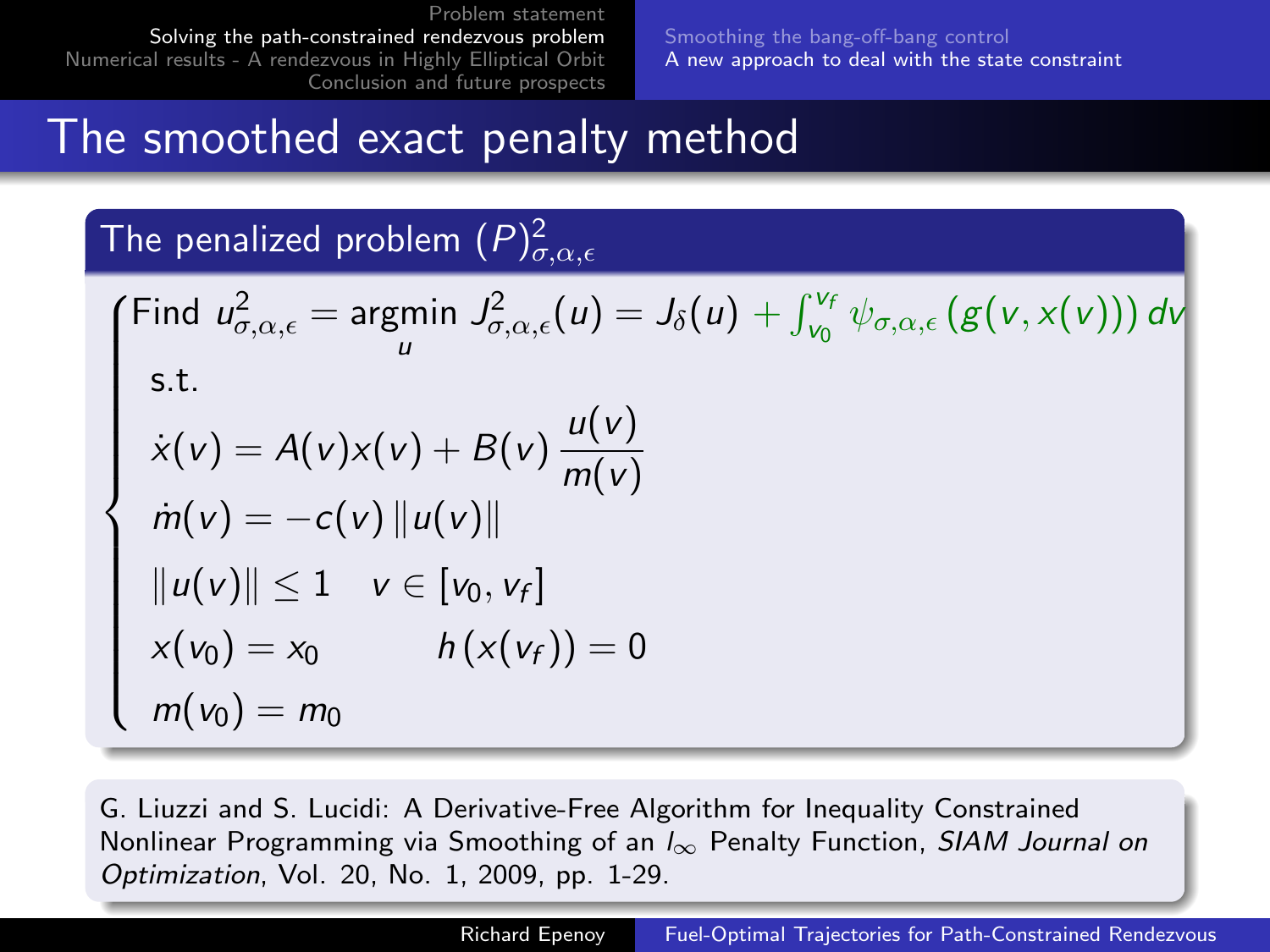Smoothing the bang-off-bang control A new approach to deal with the state constraint

# Algorithm

Let  $0 < q_1 < q_2 < 1$ ,  $0 < \alpha_{lim} < \alpha_0$ ,  $\epsilon_0 > 0$ ,  $\sigma_0 > \alpha_{lim}^{q_1}$ ,  $0 < \theta < 1$ ,  $0 < \tau < 1$ Let  $k = 0$ , end = false WHILE (end  $=$  false) Solve problem  $(P)_{\sigma_k,\alpha_k,\epsilon_k}^2 \to \left(x_{\sigma_k,\alpha_k,\epsilon_k}^2,m_{\sigma_k,\alpha_k,\epsilon_k}^2,u_{\sigma_k,\alpha_k,\epsilon_k}^2\right)$ IF  $(\alpha_k < \alpha_{lim})$  THEN  $end = true$  $(\overline{x}_{\delta}, \overline{m}_{\delta}, \overline{u}_{\delta}) \leftarrow (x_{\sigma_k, \alpha_k, \epsilon_k}^2, m_{\sigma_k, \alpha_k, \epsilon_k}^2, u_{\sigma_k, \alpha_k, \epsilon_k}^2)$ ELSE IF Min  $\left\{\epsilon_k, \int_{v_0}^{v_f} Max\left(0, g(v, x_{\sigma_k, \alpha_k, \epsilon_k}^2(v))\right) dv\right\} > \frac{\alpha_k^{q_2}}{\sigma_k}$  THEN  $\epsilon_{k+1} = \tau \frac{\alpha_k^{q_2}}{\sigma_k}$ ELSE  $\epsilon_{k+1} = \epsilon_k$ ENDIF  $\alpha_{k+1} = \theta \alpha_k$  $\sigma_{k+1} = \text{Min} \left\{ \sigma_k, \alpha_{k+1}^{q_1} \right\}$  $k = k + 1$ ENDIF END WHILE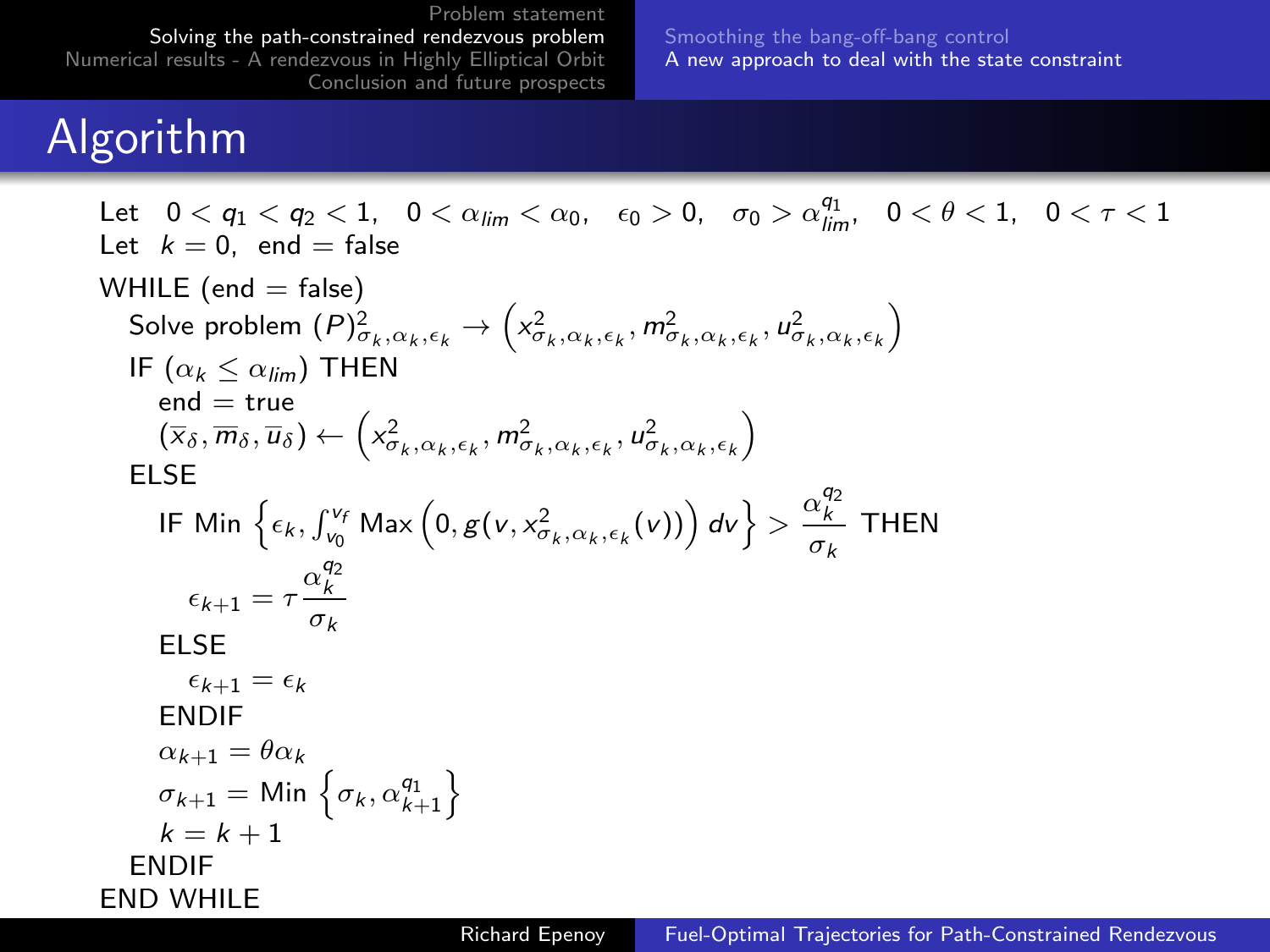Smoothing the bang-off-bang control A new approach to deal with the state constraint

# Convergence results

#### Lemma

- Let  $\alpha > 0$ ,  $z < \alpha$  and  $\epsilon > 0$  be given. Then,  $(\sigma \to \psi_{\sigma,\alpha,\epsilon}(z))$ is strictly increasing on  $]0, +\infty[$
- Let  $z < 0$ ,  $\epsilon > 0$  and  $\sigma > 0$  be given. Then,  $(\alpha \rightarrow \psi_{\sigma,\alpha,\epsilon}(z))$ is strictly increasing on  $]0, +\infty[$

#### Convergence theorem - See Epenoy (2011) in JGCD

$$
\quad \bullet \ \ J^2_{\sigma_k,\alpha_k,\epsilon_k}\left( u^2_{\sigma_k,\alpha_k,\epsilon_k}\right) \rightarrow \ J_{\delta}(\overline{u}_{\delta}) \ \ \text{as} \ k \rightarrow \infty
$$

- $\mu^2_{\sigma_k, \alpha_k, \epsilon_k} \to \bar{u}_\delta$  according to the weak-\* topology on  $L^{\infty}(\hat{v}_0, v_f], \mathbb{R}^3)$  as  $k \to \infty$
- $\chi^2_{\sigma_k,\alpha_k,\epsilon_k}\to\ \overline{\chi}_\delta\;$  uniformly on  $[\mathsf{v}_0,\mathsf{v}_\mathsf{f}]$  as  $k\to\infty$
- $m^2_{\sigma_k,\alpha_k,\epsilon_k}\to\ \overline{m}_\delta\;$  uniformly on  $[\nu_0,\nu_f]$  as  $k\to\infty$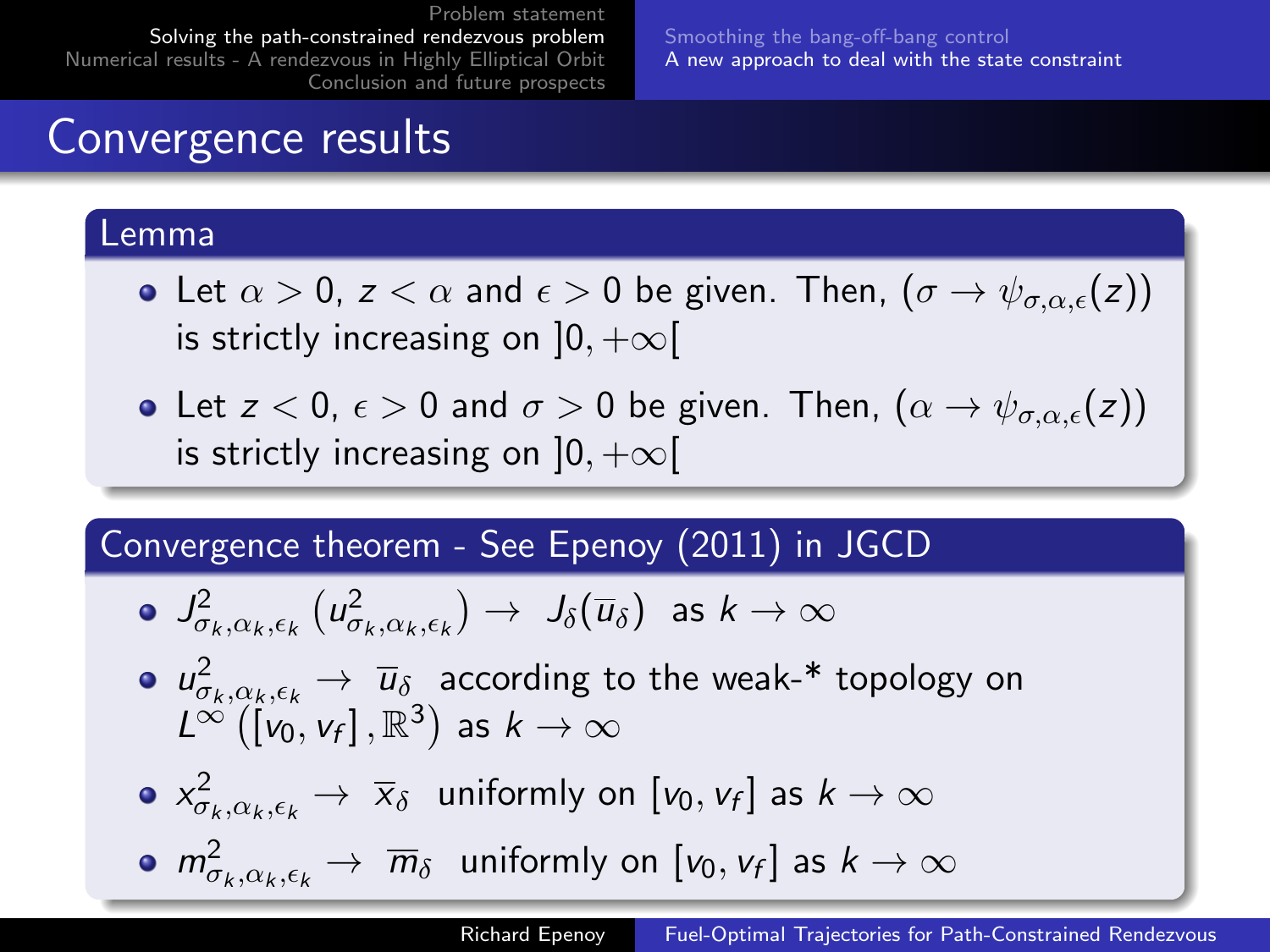# Numerical results - A rendezvous in Highly Elliptical Orbit

#### Problem statement

- Dynamical equations
- Optimal control formulation
- Solving the path-constrained rendezvous problem • Smoothing the bang-off-bang control A new approach to deal with the state constraint
- 3 Numerical results A rendezvous in Highly Elliptical Orbit
	- **Statement of the test case**
	- Unconstrained rendezvous
	- **•** Rendezvous under collision avoidance constraint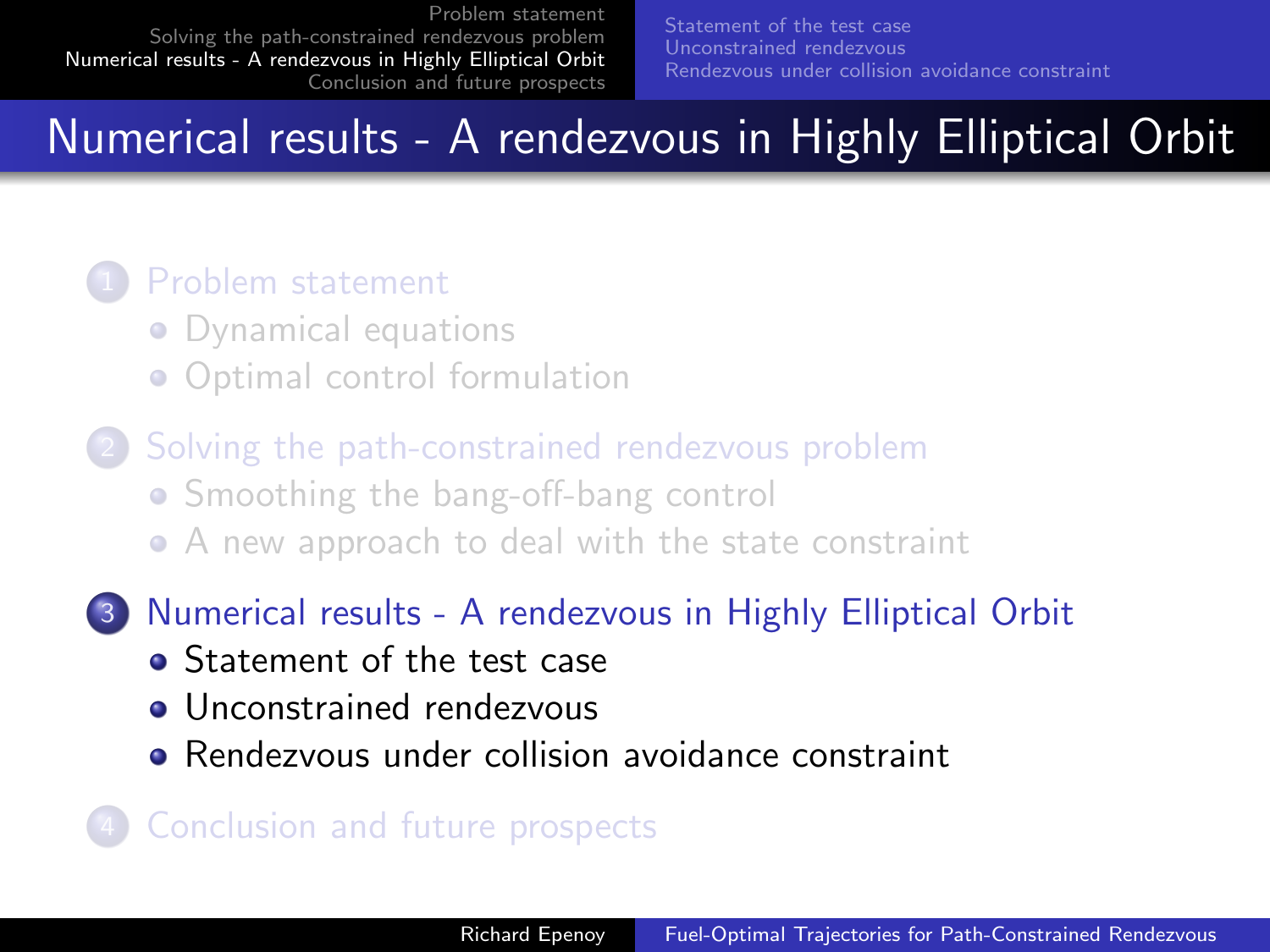Statement of the test case Unconstrained rendezvous Rendezvous under collision avoidance constraint

#### Numerical results - A rendezvous in Highly Elliptical Orbit Statement of the test case

#### Problem statement

- Dynamical equations
- Optimal control formulation
- Solving the path-constrained rendezvous problem • Smoothing the bang-off-bang control A new approach to deal with the state constraint
- 3 Numerical results A rendezvous in Highly Elliptical Orbit
	- Statement of the test case
	- **•** Unconstrained rendezvous
	- Rendezvous under collision avoidance constraint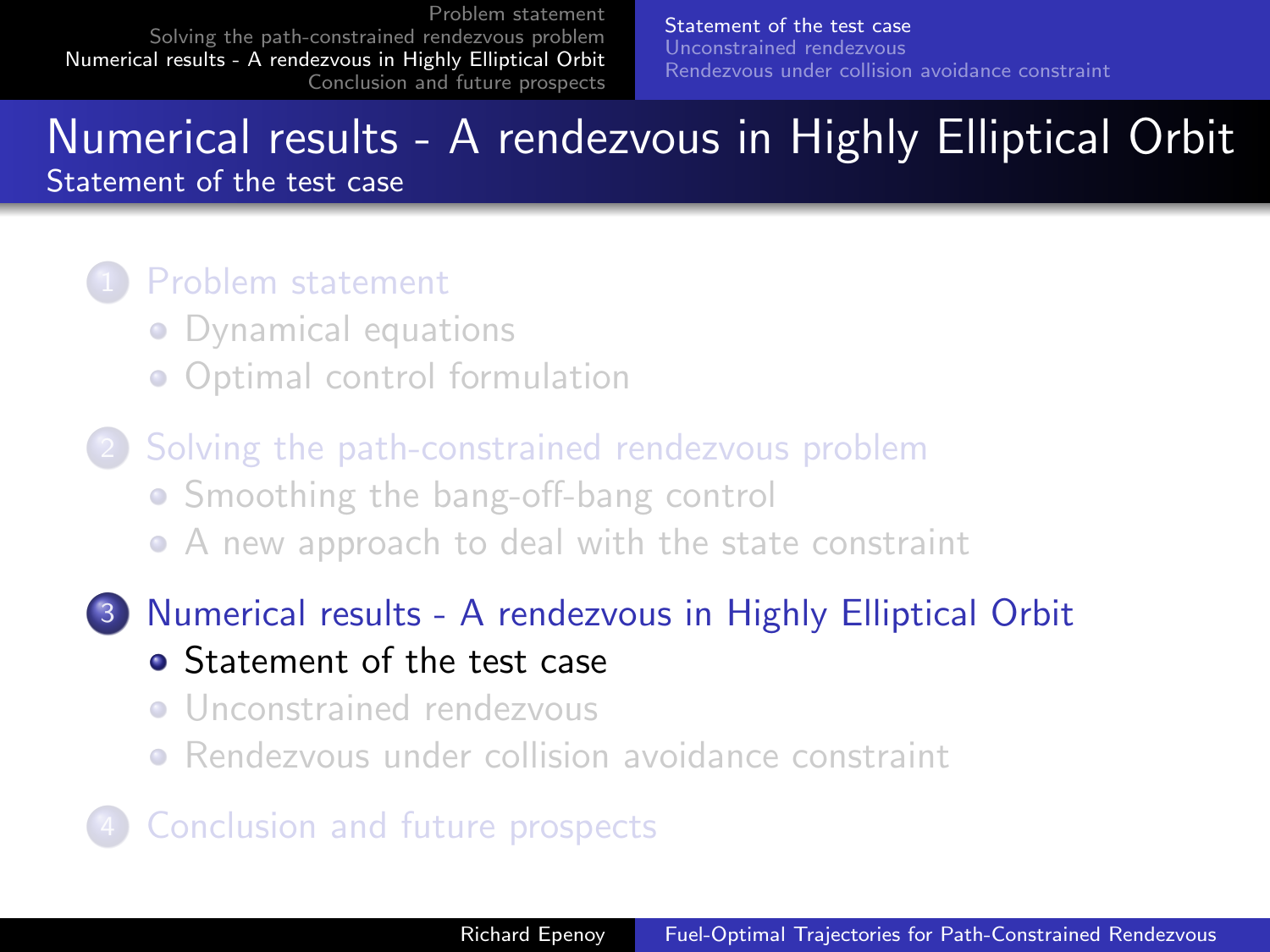Statement of the test case Unconstrained rendezvous Rendezvous under collision avoidance constraint

# Numerical data - SIMBOL-X project

| $a = 106246.9753$ km<br>$e = 0.798788$<br>$v_0 = 3.317940017547$ rad<br>$v_f = 3.349161118514$ rad                                                                                | $F_{max} = 0.1$ N<br>$Isp = 220$ s<br>$t_0 = 0.0 s$<br>$t_f = 8000.0 s$                                                                                                                                      | $m_0 = 960.0$ kg |
|-----------------------------------------------------------------------------------------------------------------------------------------------------------------------------------|--------------------------------------------------------------------------------------------------------------------------------------------------------------------------------------------------------------|------------------|
| $\begin{bmatrix} X(t_0) \\ Y(t_0) \\ Z(t_0) \end{bmatrix} = \begin{bmatrix} -100 \text{ m} \\ -100 \text{ m} \\ -100 \text{ m} \end{bmatrix}$                                     | $\left[\begin{array}{c} X(t_f) \\ Y(t_f) \\ Z(t_f) \end{array}\right] = \left[\begin{array}{c} 500 \text{ m} \\ 500 \text{ m} \\ 500 \text{ m} \end{array}\right]$                                           |                  |
| $\begin{bmatrix} \frac{dX}{dt}(t_0)\ \frac{dY}{dt}(t_0)\ \frac{dZ}{dt}(t_0)\ \end{bmatrix} = \begin{bmatrix} 0.0 \text{ m/s} \ 0.0 \text{ m/s} \ 0.0 \text{ m/s} \ \end{bmatrix}$ | $\left[\begin{array}{c} \frac{dX}{dt}(t_f) \\ \frac{dY}{dt}(t_f) \\ \frac{dZ}{dt}(t_f) \end{array}\right] = \left[\begin{array}{c} 0.0 \text{ m/s} \\ 0.0 \text{ m/s} \\ 0.0 \text{ m/s} \end{array}\right]$ |                  |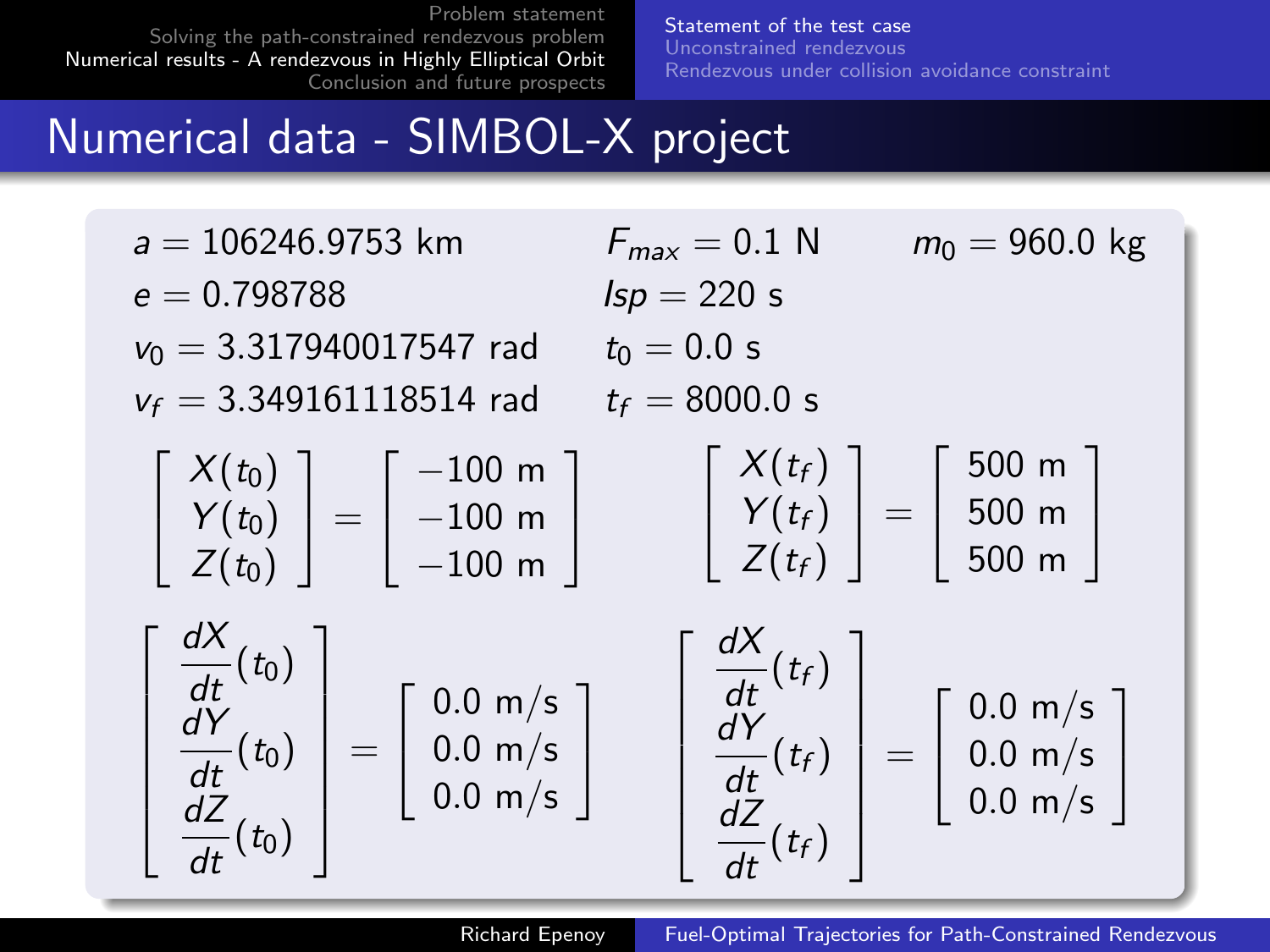#### Numerical results - A rendezvous in Highly Elliptical Orbit Unconstrained rendezvous

#### Problem statement

- Dynamical equations
- Optimal control formulation
- Solving the path-constrained rendezvous problem • Smoothing the bang-off-bang control A new approach to deal with the state constraint
- 3 Numerical results A rendezvous in Highly Elliptical Orbit • Statement of the test case
	- Unconstrained rendezvous
	- Rendezvous under collision avoidance constraint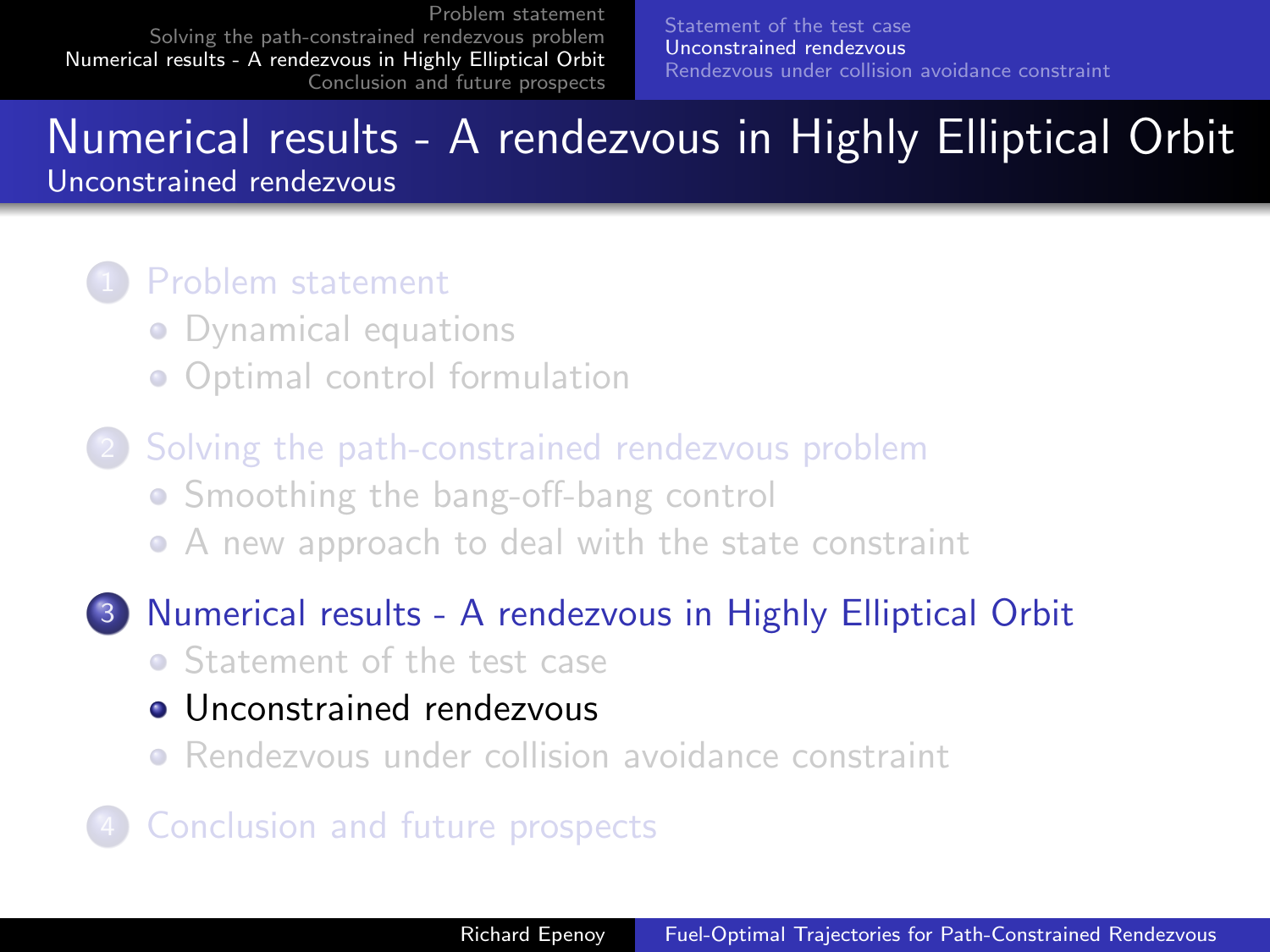Statement of the test case Unconstrained rendezvous Rendezvous under collision avoidance constraint

# Norm of the normalized thrust vector

#### $||u_c^0(t)||$  ( $\delta = 9.879 \times 10^{-9}$ )

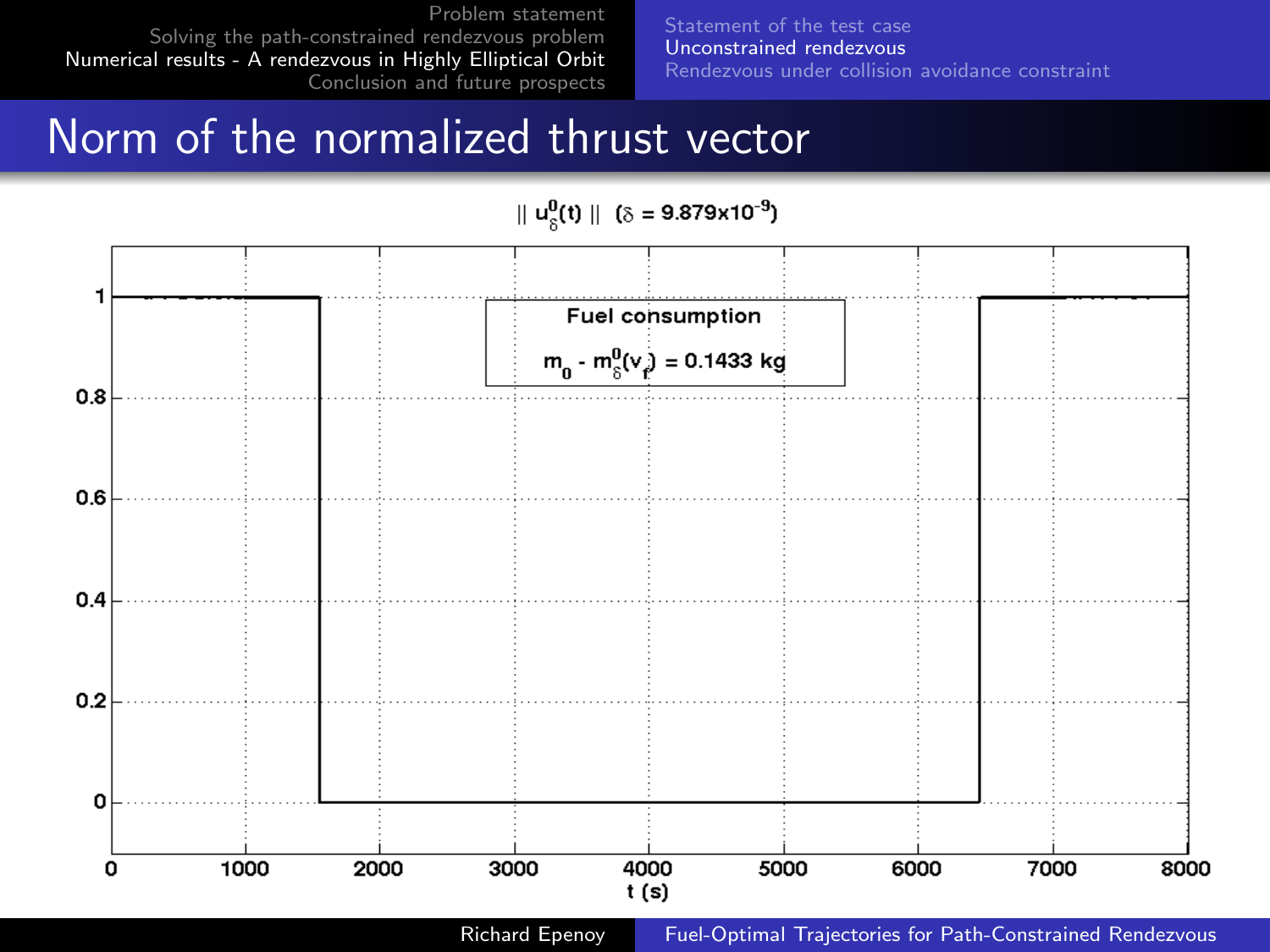Statement of the test case Unconstrained rendezvous Rendezvous under collision avoidance constraint

## Normalized thrust vector

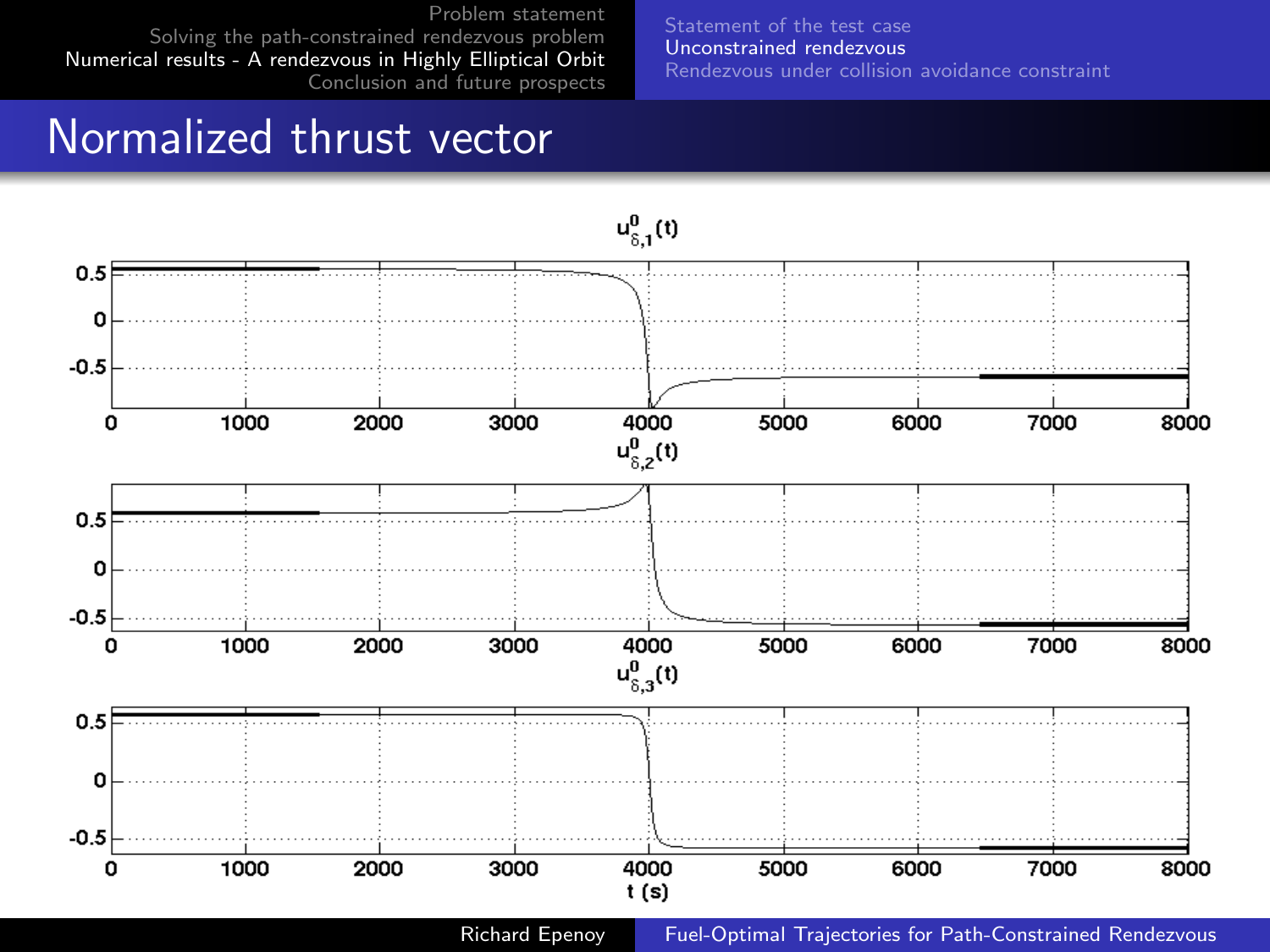Statement of the test case Unconstrained rendezvous Rendezvous under collision avoidance constraint

# Intersatellite distance



#### Distance between the two satellites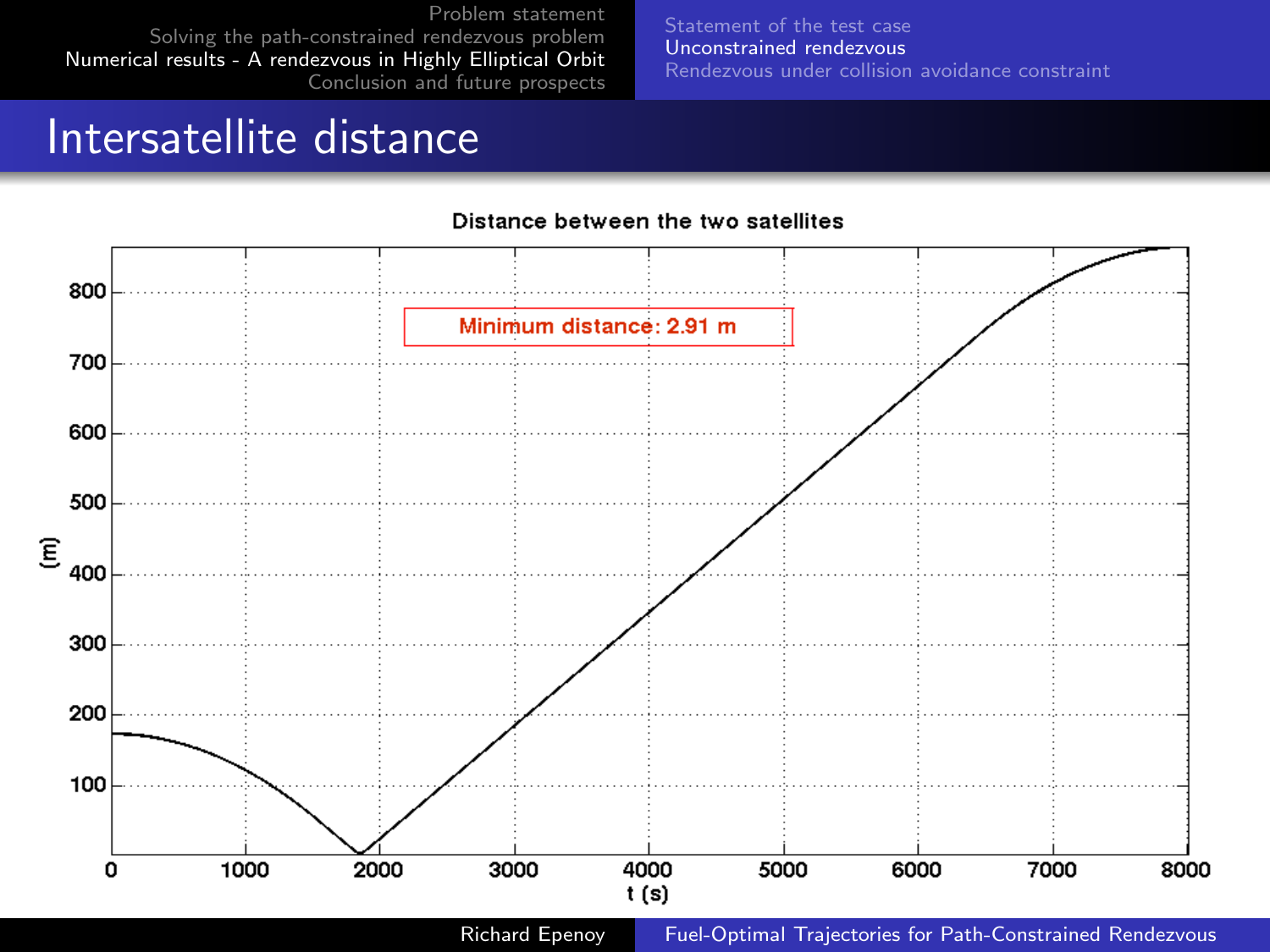Statement of the test case Unconstrained rendezvous Rendezvous under collision avoidance constraint

# Numerical results - A rendezvous in Highly Elliptical Orbit

Rendezvous under collision avoidance constraint

#### Problem statement

- Dynamical equations
- Optimal control formulation
- Solving the path-constrained rendezvous problem • Smoothing the bang-off-bang control A new approach to deal with the state constraint

#### 3 Numerical results - A rendezvous in Highly Elliptical Orbit

- Statement of the test case
- **•** Unconstrained rendezvous
- Rendezvous under collision avoidance constraint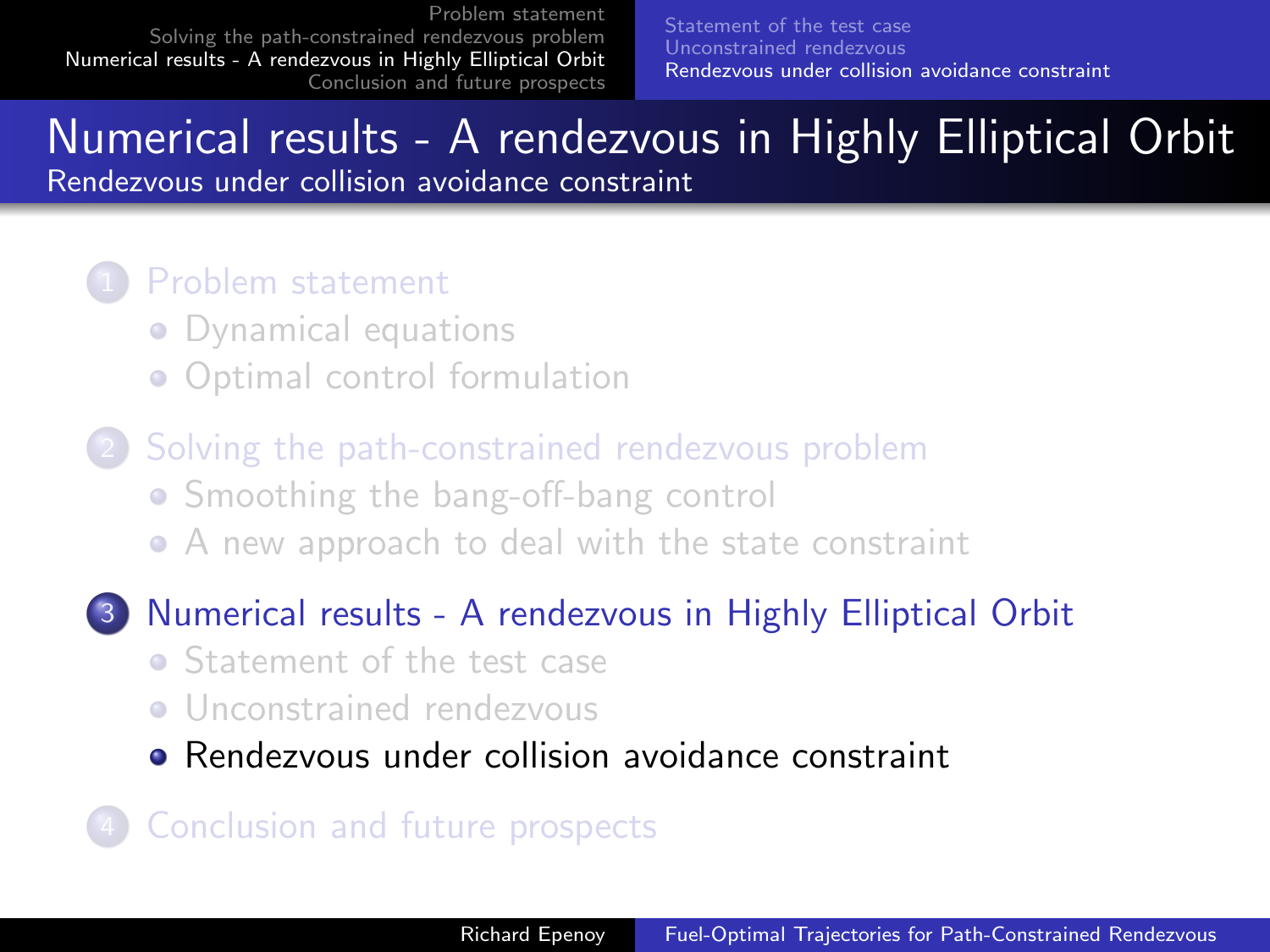Statement of the test case Unconstrained rendezvous Rendezvous under collision avoidance constraint

# Parameters of the algorithm

#### Smoothing parameter: The same as for the unconstrained problem

 $\delta = 9.879 \times 10^{-9}$ 

| Case 1: $d_{min} = 50.0$ m                             |                                                                                |              |
|--------------------------------------------------------|--------------------------------------------------------------------------------|--------------|
|                                                        | $q_1 = 0.3$ $q_2 = 0.6$ $\alpha_{lim} = 4.73 \times 10^{-4}$ $\alpha_0 = 0.98$ |              |
| $\epsilon_0 = 0.0999$ $\sigma_0 = 1.0$ $\theta = 0.99$ |                                                                                | $\tau = 0.9$ |

| Case 2: $d_{min} = 140.0$ m                            |                                                                    |              |  |
|--------------------------------------------------------|--------------------------------------------------------------------|--------------|--|
| $q_1 = 0.3$                                            | $q_2 = 0.6$ $\alpha_{lim} = 1.37 \times 10^{-4}$ $\alpha_0 = 0.98$ |              |  |
| $\epsilon_0 = 0.0157$ $\sigma_0 = 1.0$ $\theta = 0.99$ |                                                                    | $\tau = 0.9$ |  |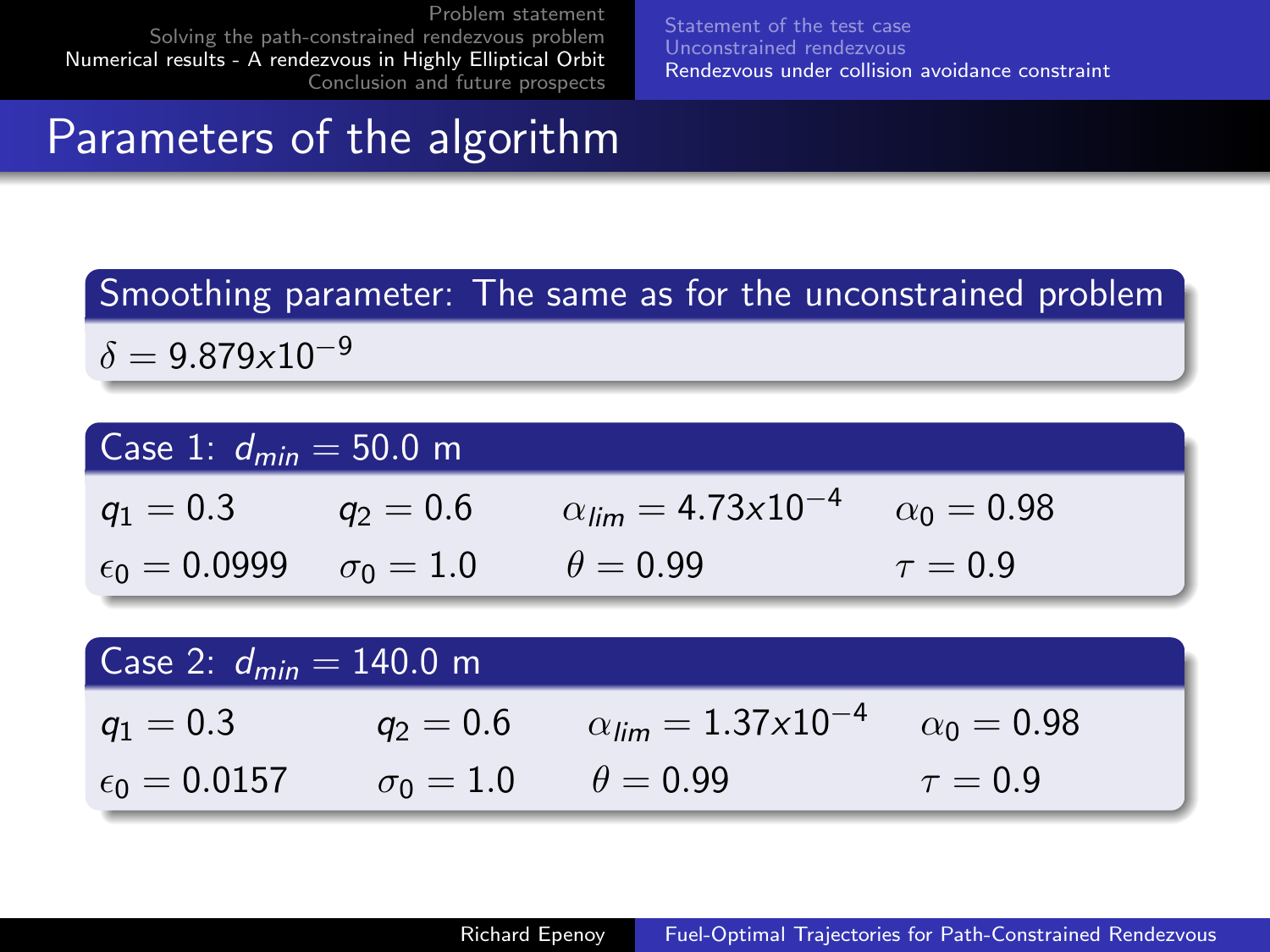Statement of the test case Unconstrained rendezvous Rendezvous under collision avoidance constraint

# Case  $1$  - Fuel consumption vs. iteration index  $k$



Richard Epenoy Fuel-Optimal Trajectories for Path-Constrained Rendezvous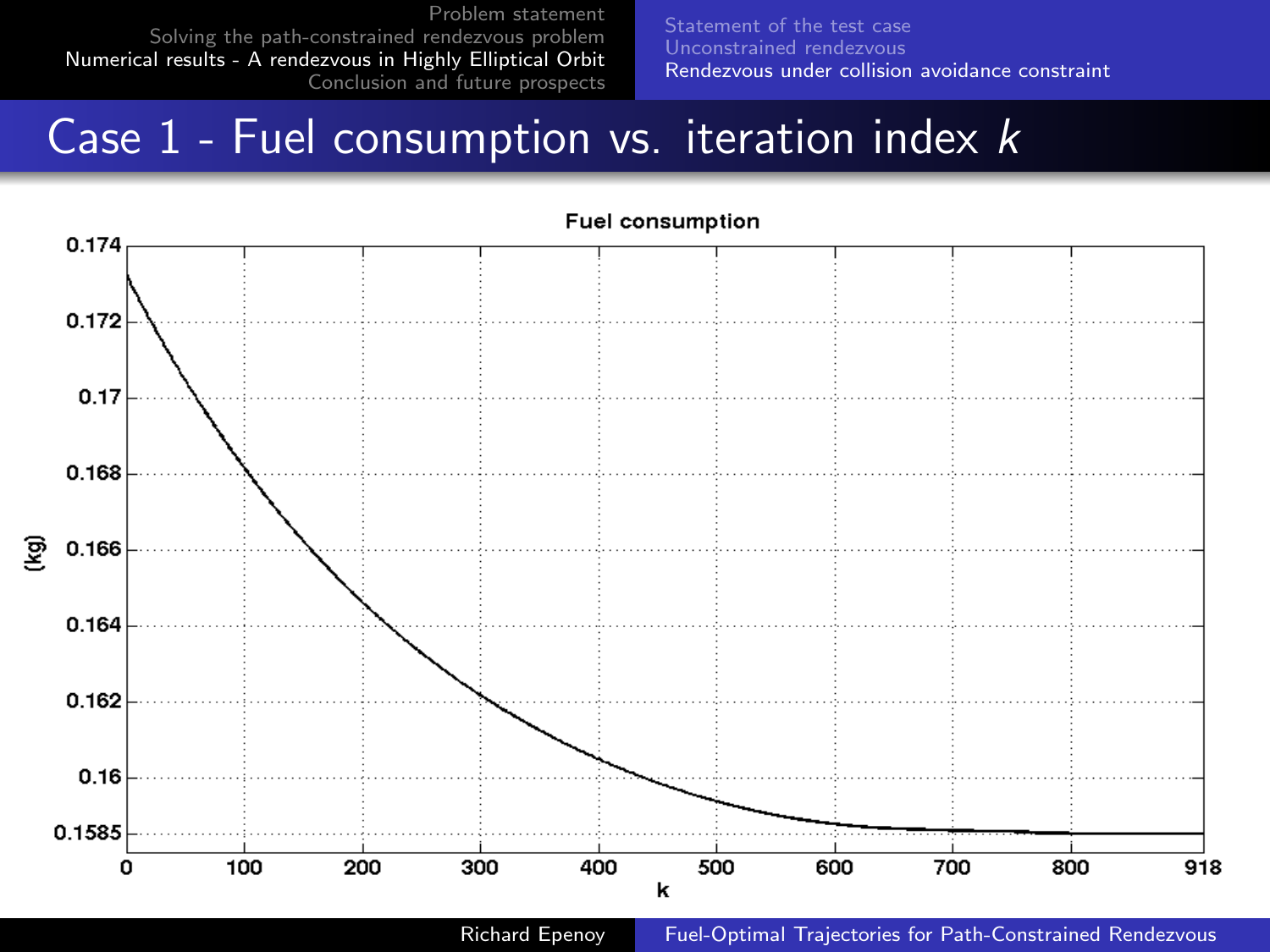Statement of the test case Unconstrained rendezvous Rendezvous under collision avoidance constraint

# Case  $1$  - Minimum distance vs. iteration index  $k$

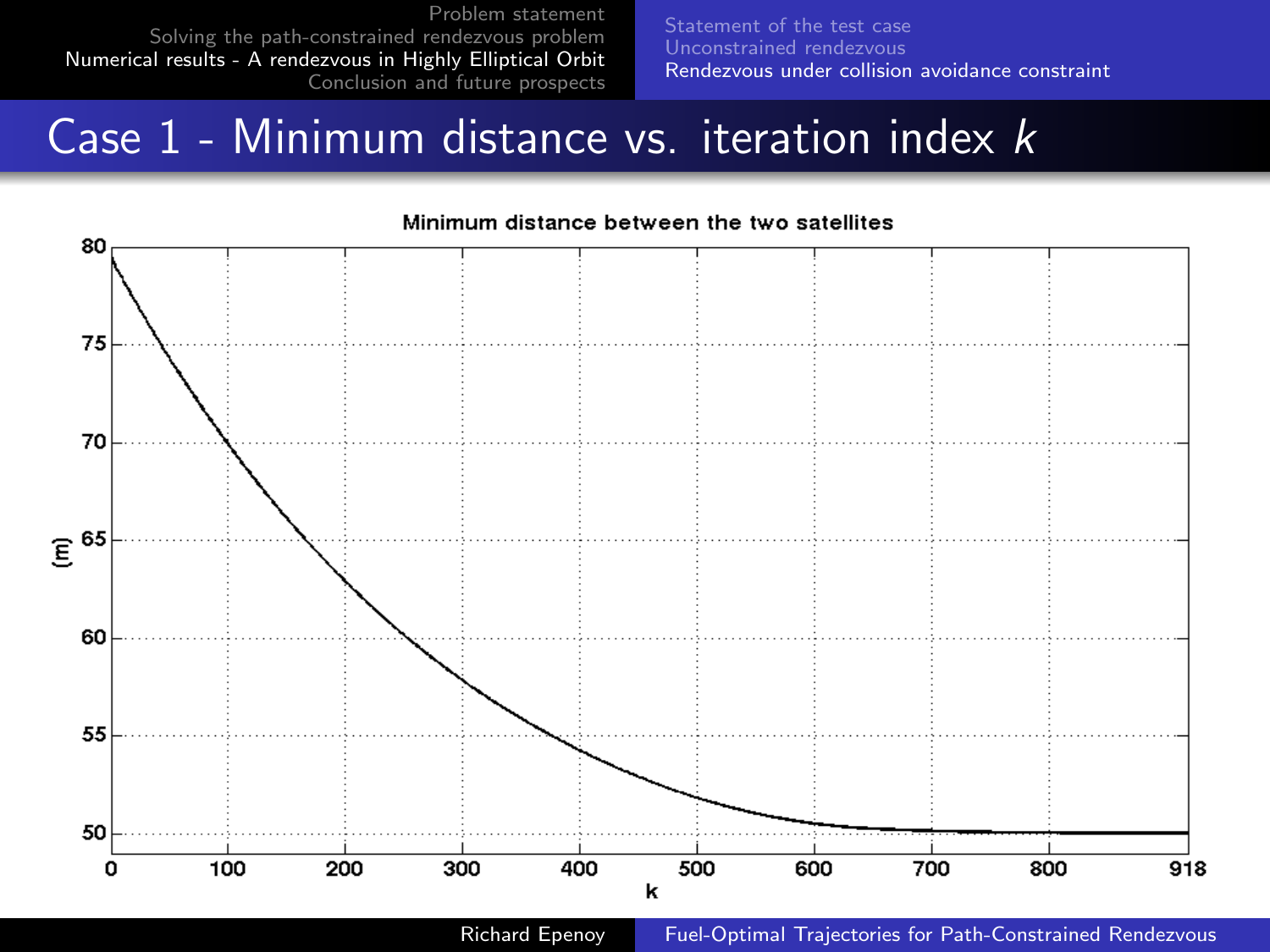Statement of the test case Unconstrained rendezvous Rendezvous under collision avoidance constraint

# Case 1 - Norm of the normalized thrust vector

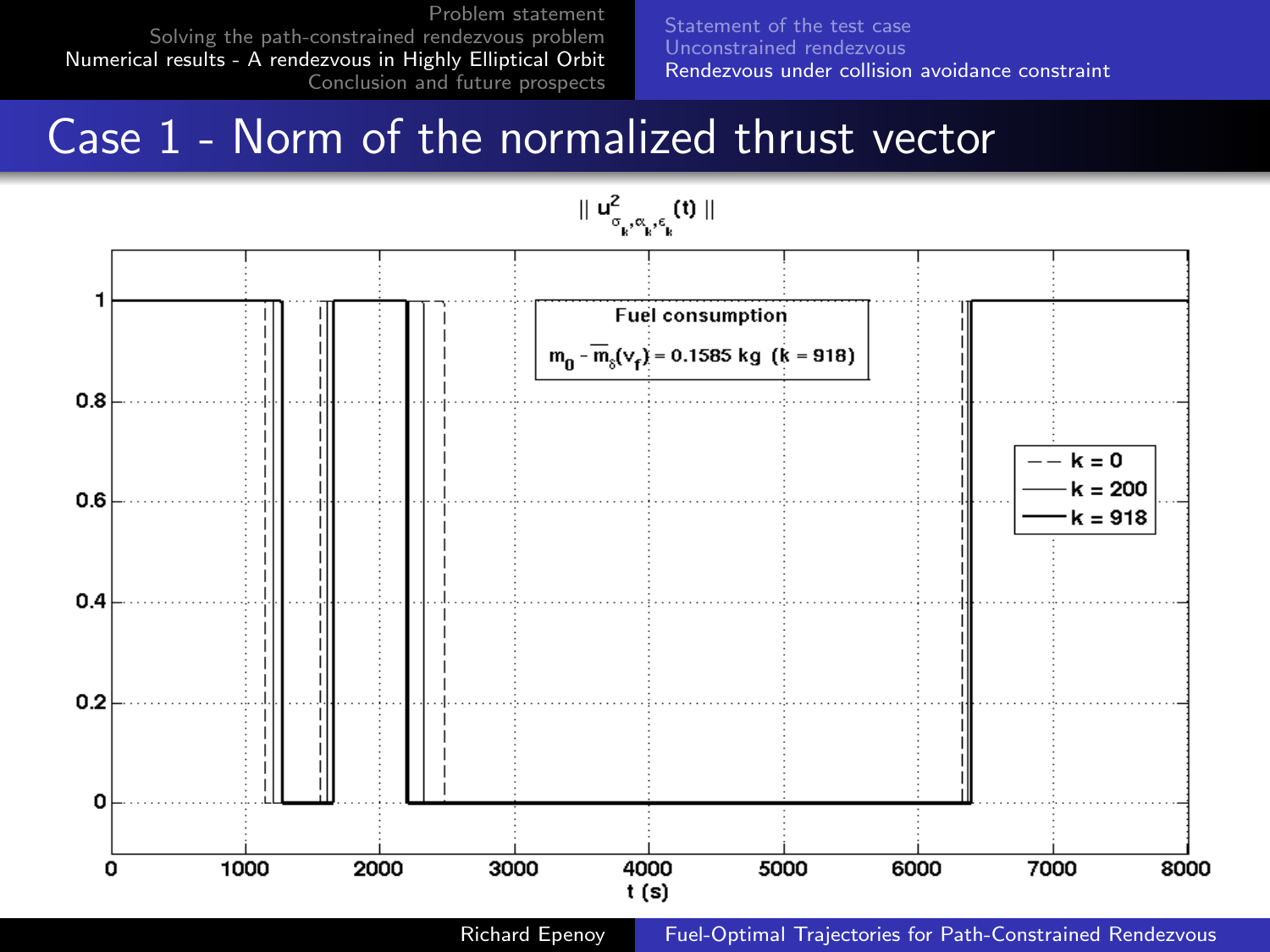Statement of the test case Unconstrained rendezvous Rendezvous under collision avoidance constraint

# Case 1 - Intersatellite distance

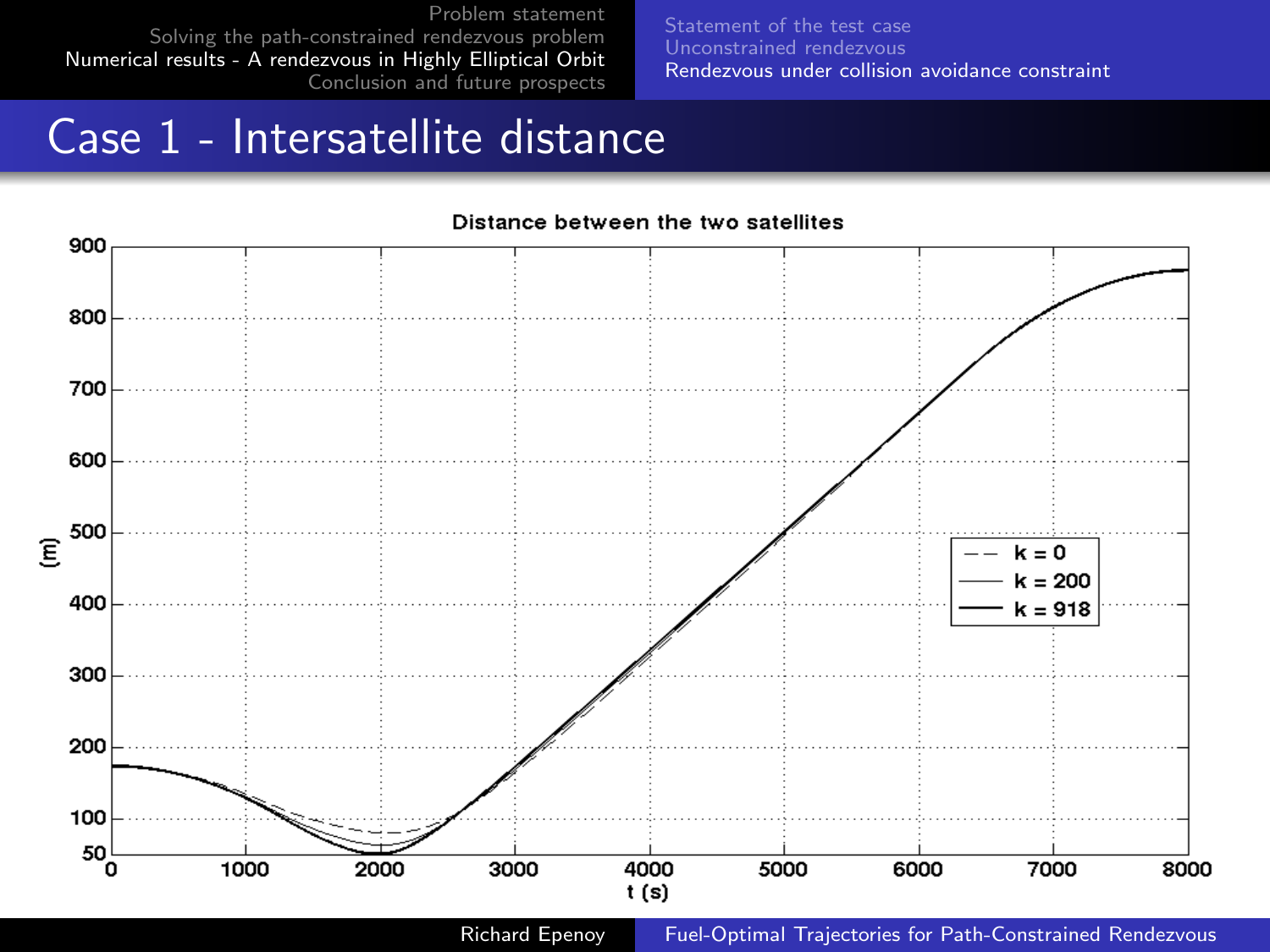Statement of the test case Unconstrained rendezvous Rendezvous under collision avoidance constraint

# Case 1 - Normalized thrust vector

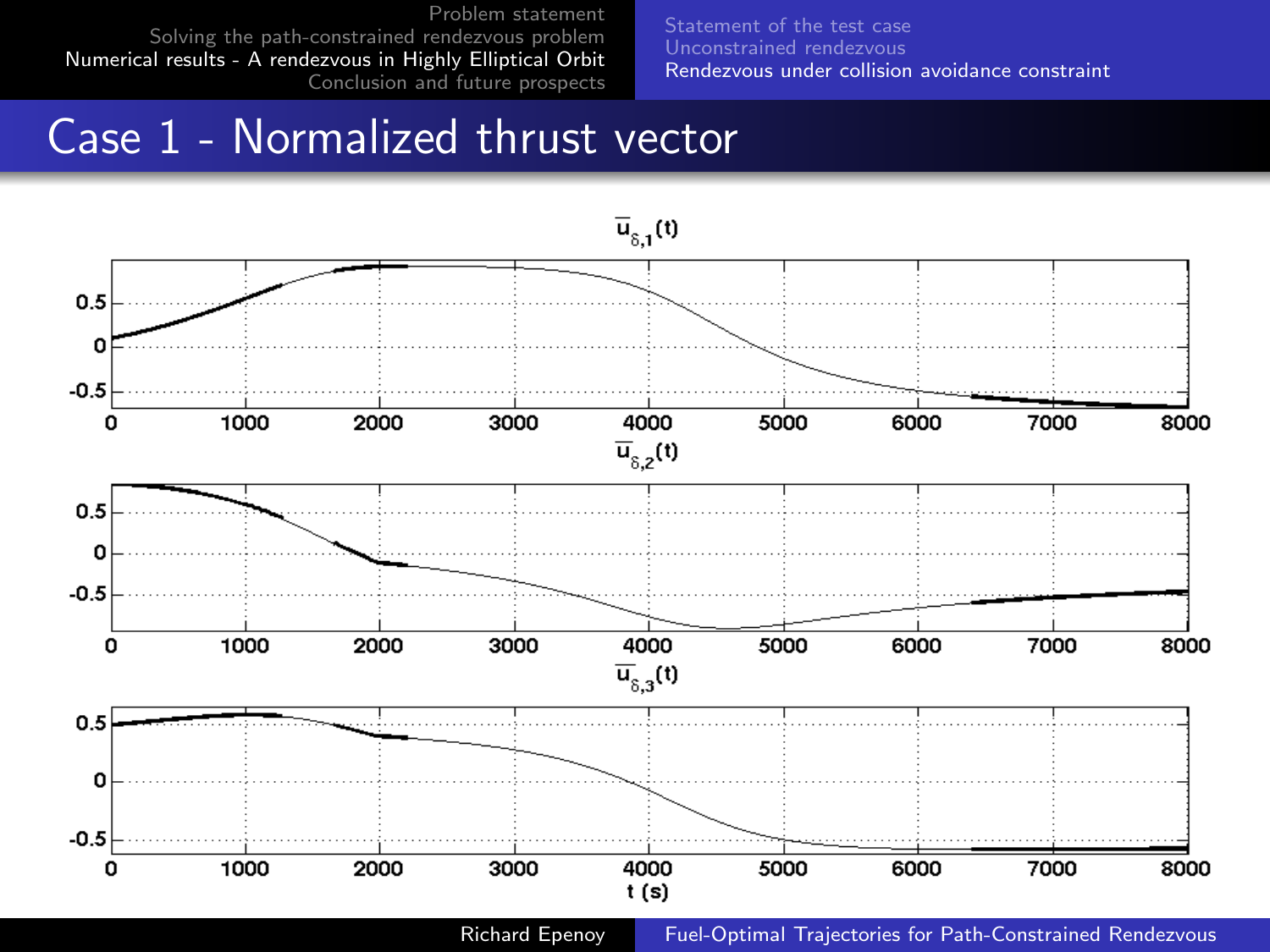Statement of the test case Unconstrained rendezvous Rendezvous under collision avoidance constraint

# Case 1 - Relative position vector

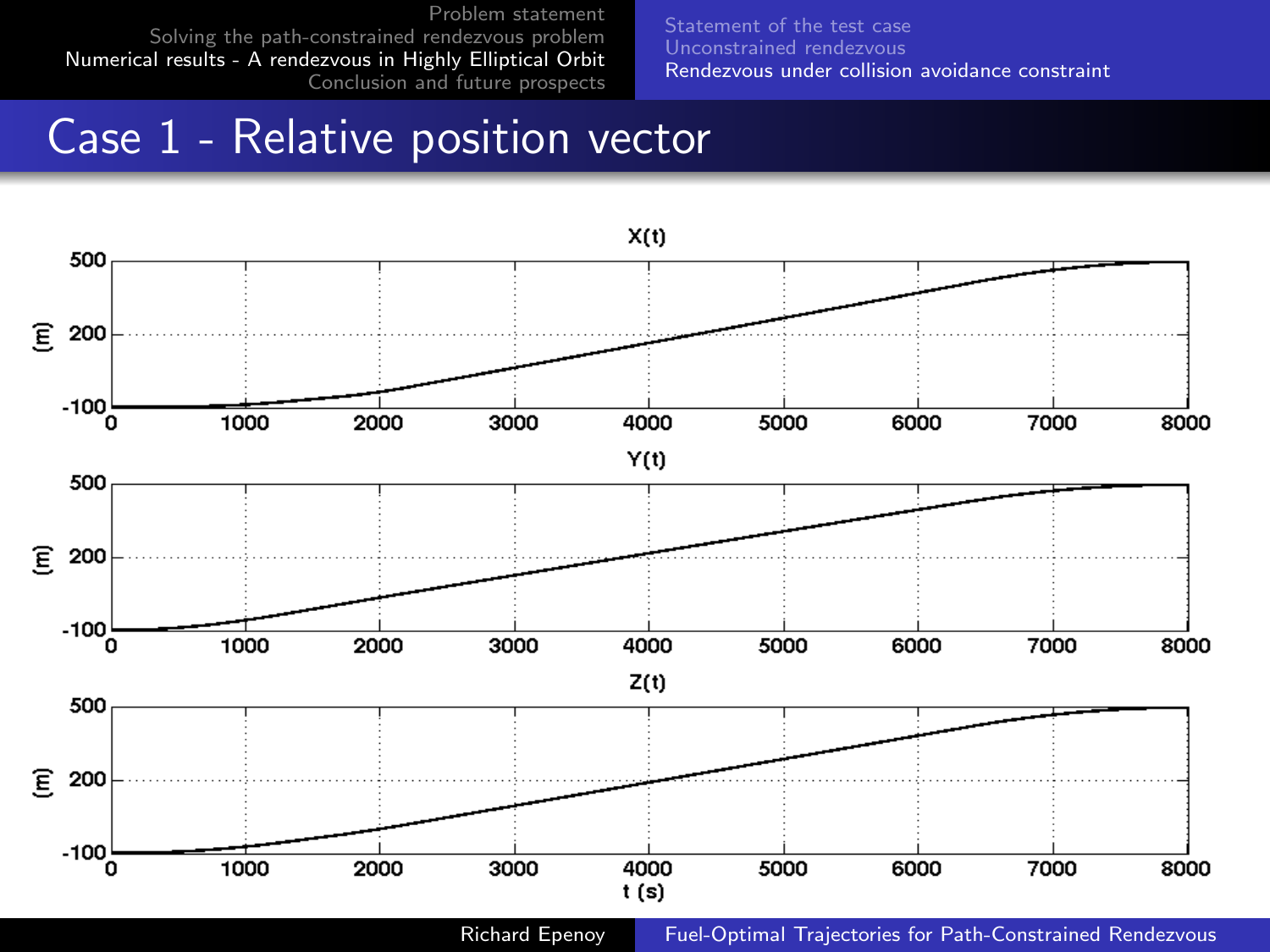Statement of the test case Unconstrained rendezvous Rendezvous under collision avoidance constraint

# Case 1 - Relative velocity vector

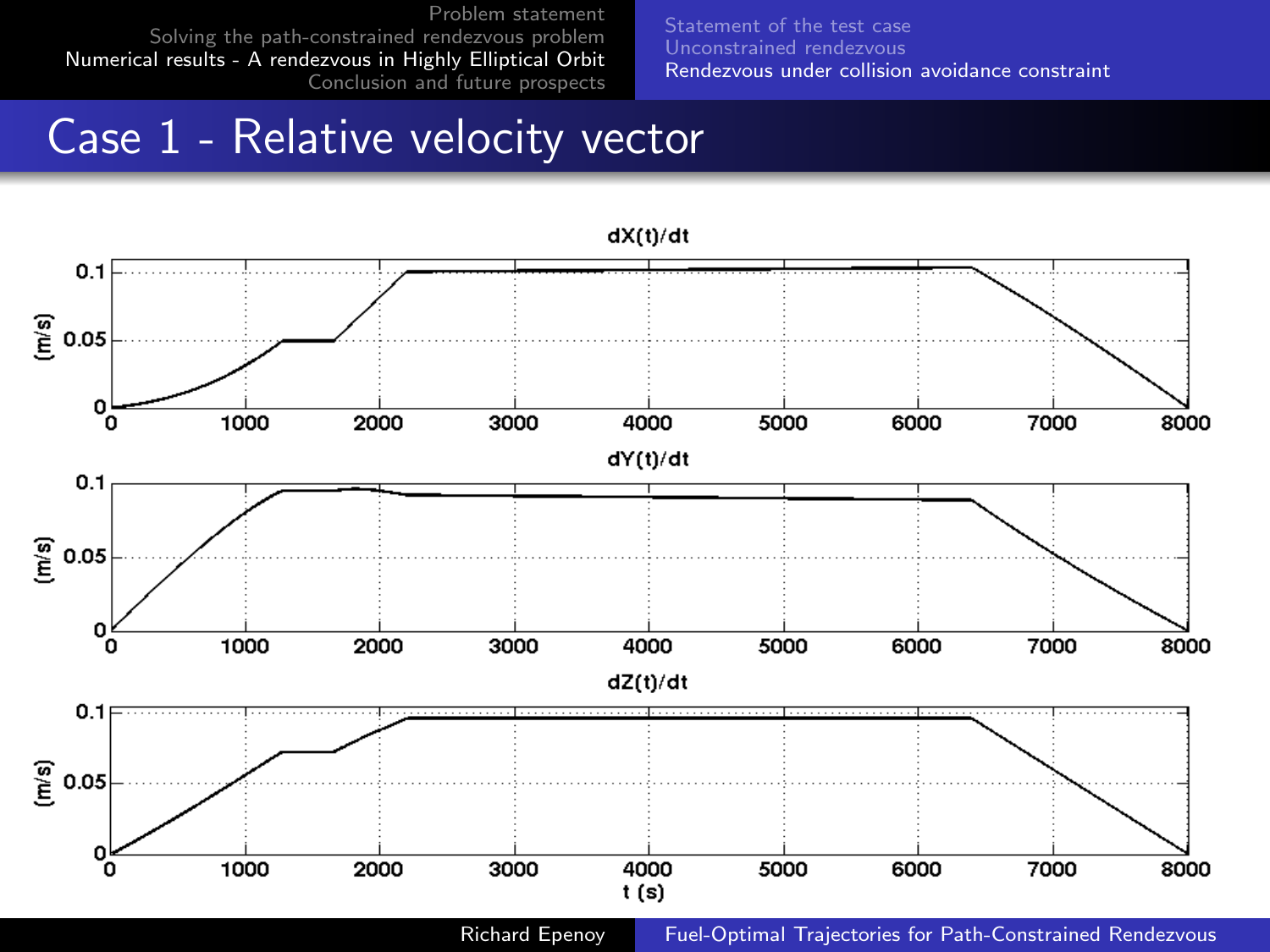Statement of the test case Unconstrained rendezvous Rendezvous under collision avoidance constraint

# Case 2 - Norm of the normalized thrust vector

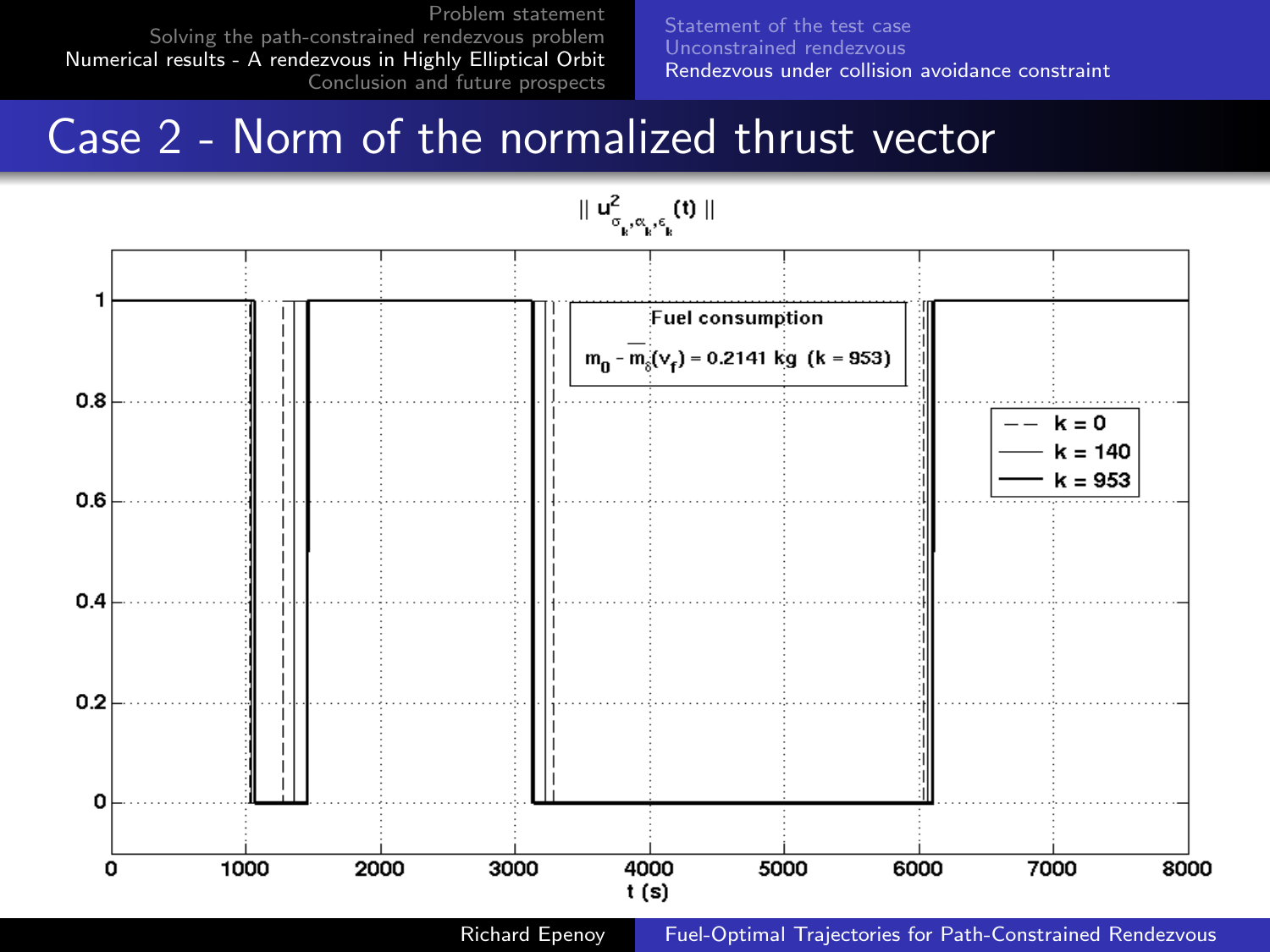Statement of the test case Unconstrained rendezvous Rendezvous under collision avoidance constraint

# Case 2 - Intersatellite distance

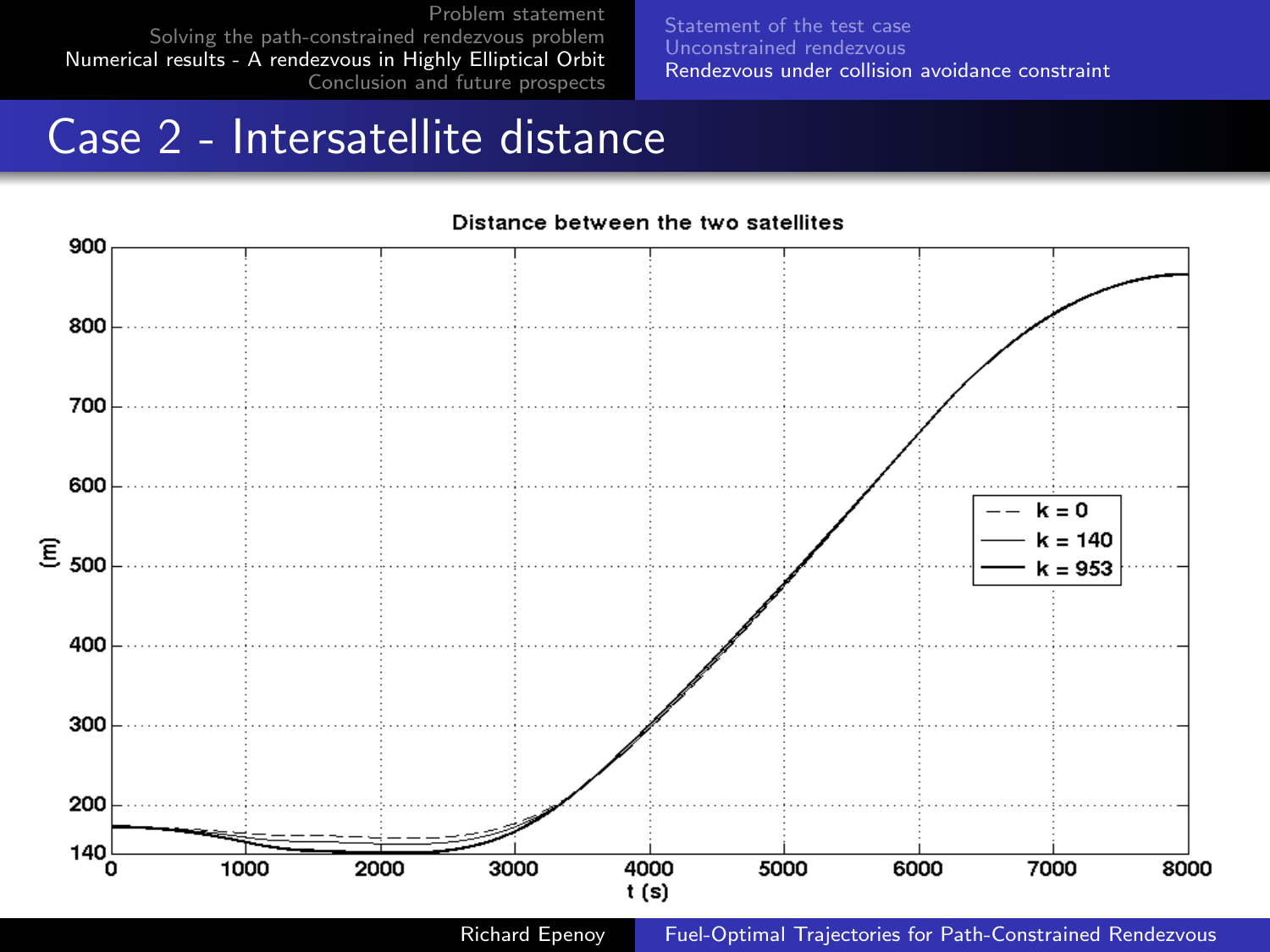Statement of the test case Unconstrained rendezvous Rendezvous under collision avoidance constraint

# Case 2 - Normalized thrust vector

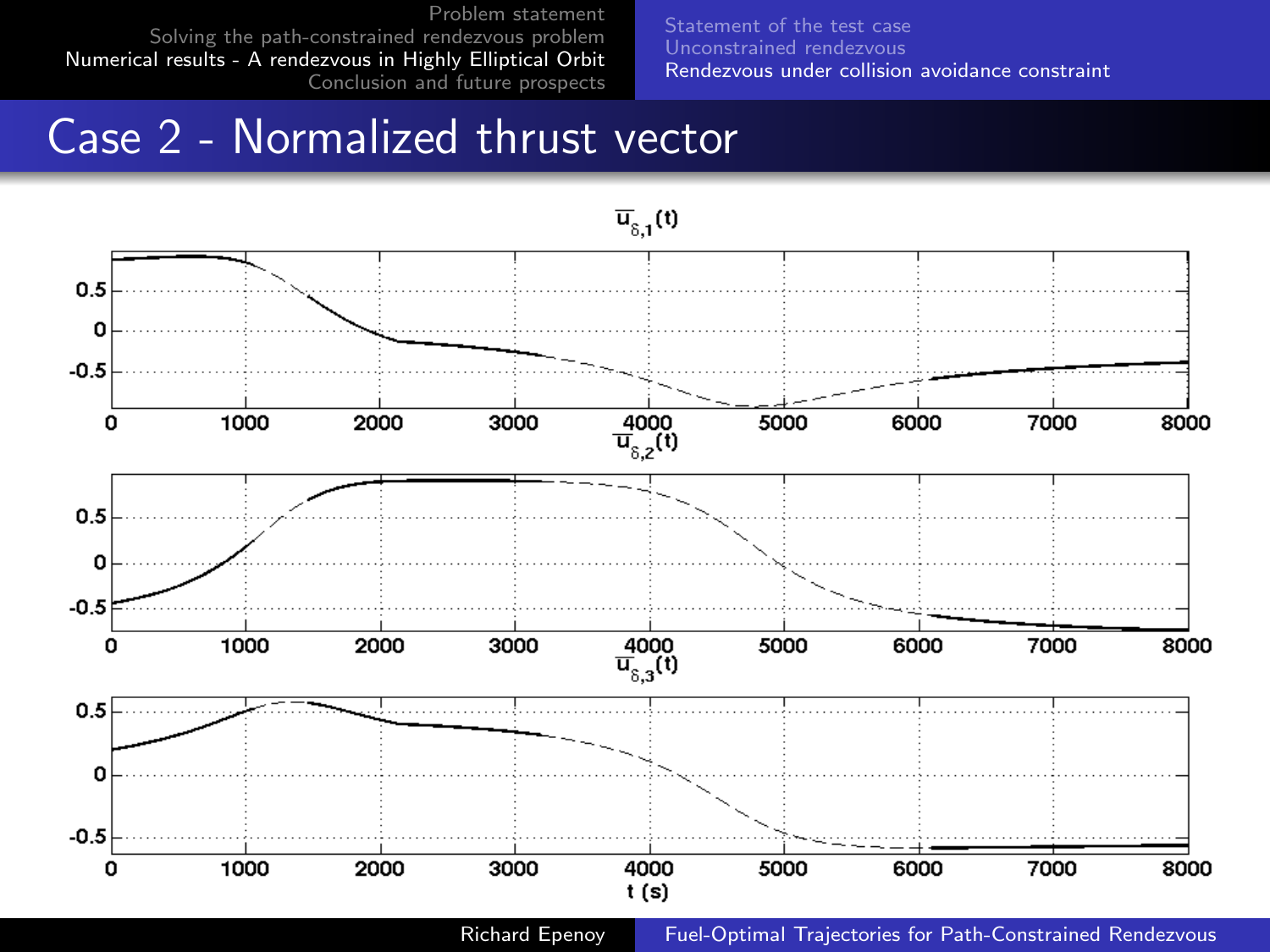Statement of the test case Unconstrained rendezvous Rendezvous under collision avoidance constraint

# Case 2 - Relative position vector

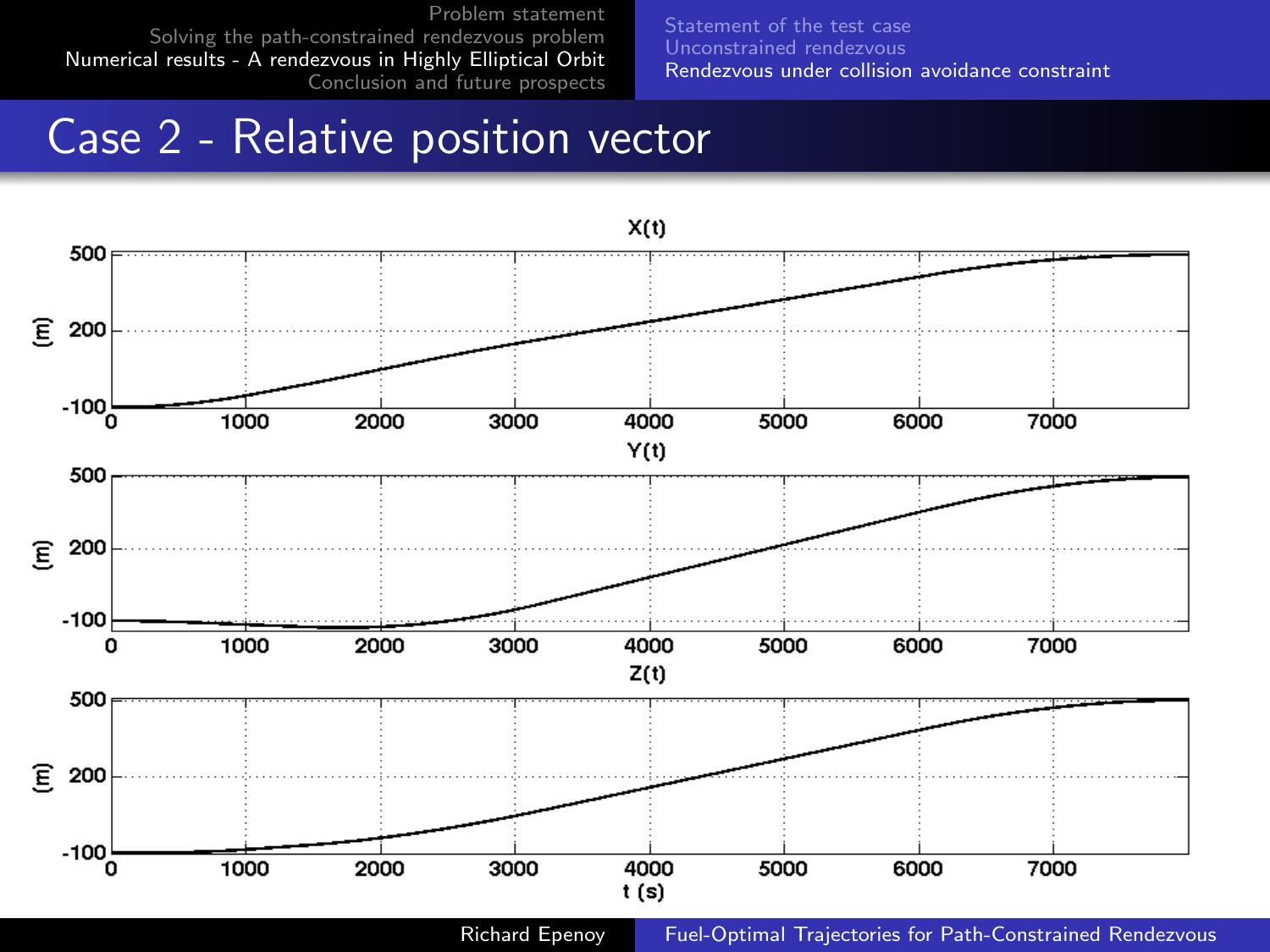Statement of the test case Unconstrained rendezvous Rendezvous under collision avoidance constraint

# Case 2 - Relative velocity vector

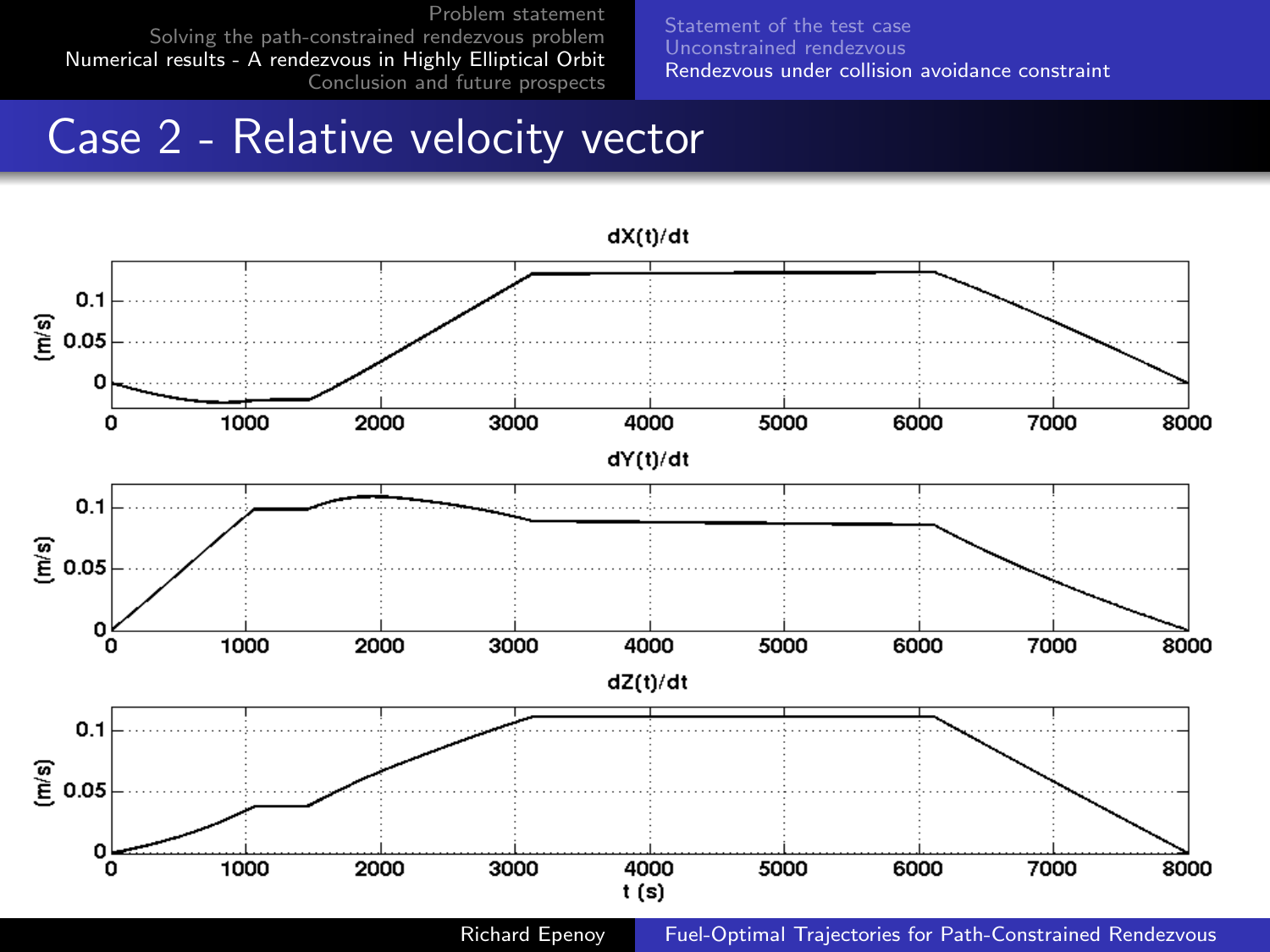# Conclusion and future prospects

#### Problem statement

- Dynamical equations
- Optimal control formulation
- Solving the path-constrained rendezvous problem **• Smoothing the bang-off-bang control** A new approach to deal with the state constraint
- 3 Numerical results A rendezvous in Highly Elliptical Orbit
	- **Statement of the test case**
	- **•** Unconstrained rendezvous
	- Rendezvous under collision avoidance constraint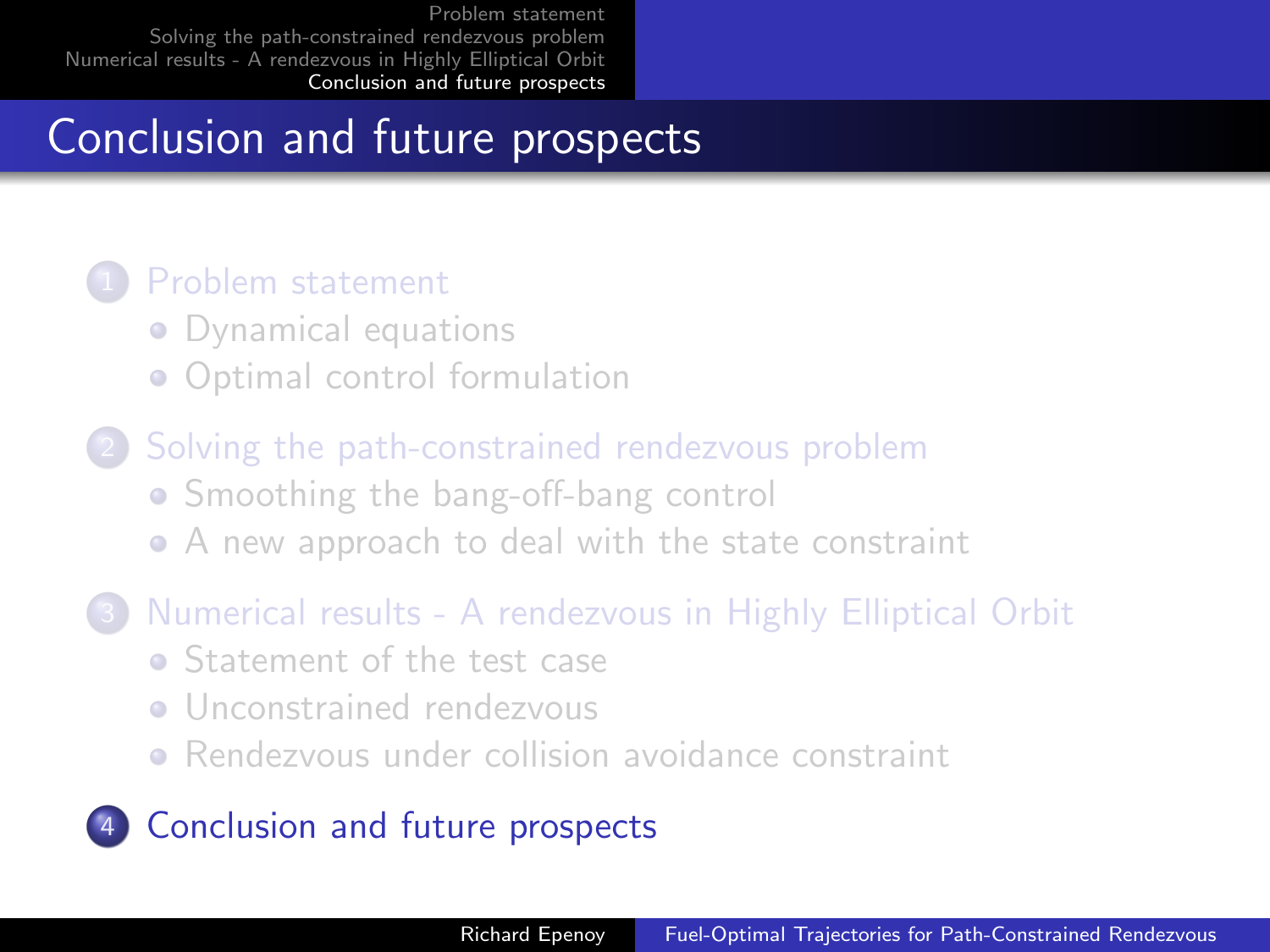# Conclusion

#### The smoothed exact penalty approach

- Applied for the first time to an optimal control problem
- **•** Efficient to deal with the collision avoidance constraint
- Implies solving a sequence of state constraint-free problems
- More theoretically based than other penalization techniques
- Can be used to solve a large class of problems

#### A just published paper

R. Epenoy: Fuel Optimization for Continuous-Thrust Orbital Rendezvous with Collision Avoidance Constraint, Journal of Guidance, Control and Dynamics, Vol. 34, No. 2, March-April 2011.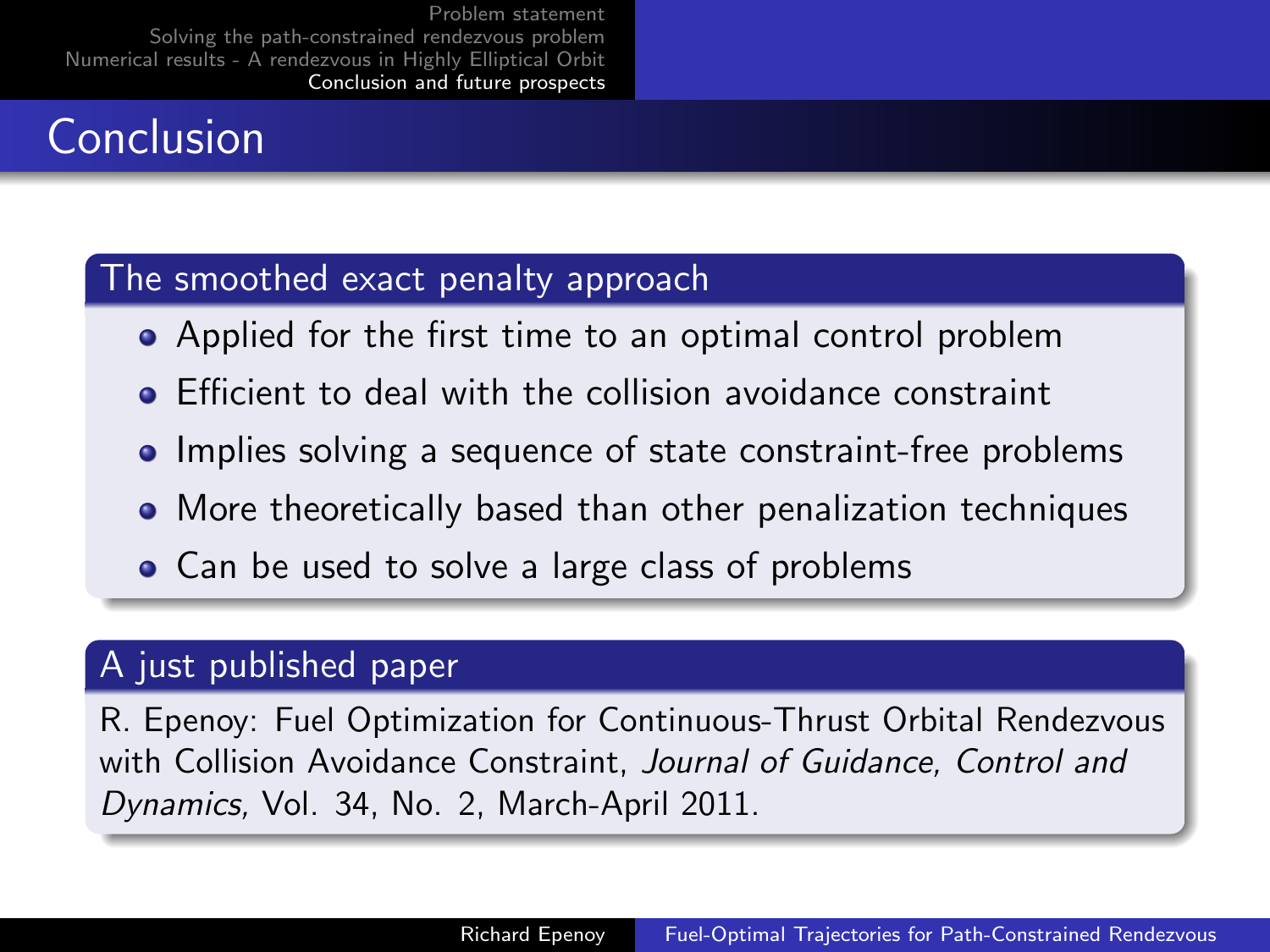# Future prospects

#### Minimum-fuel rendezvous in perturbed environment

Necessity to modify the dynamical equations

Low Earth Orbit applications  $\implies J_2$  term of the Earth's potential

#### Application to other state-constrained problems

Reentry trajectories under thermal flux constraint

Interplanetary trajectories with minimum flyby altitude constraint

#### Toward closing the loop

Model Predictive Control methodology

Neighboring extremal paths in the presence of state constraints

Hamilton-Jacobi-Bellman equation for state-constrained problems